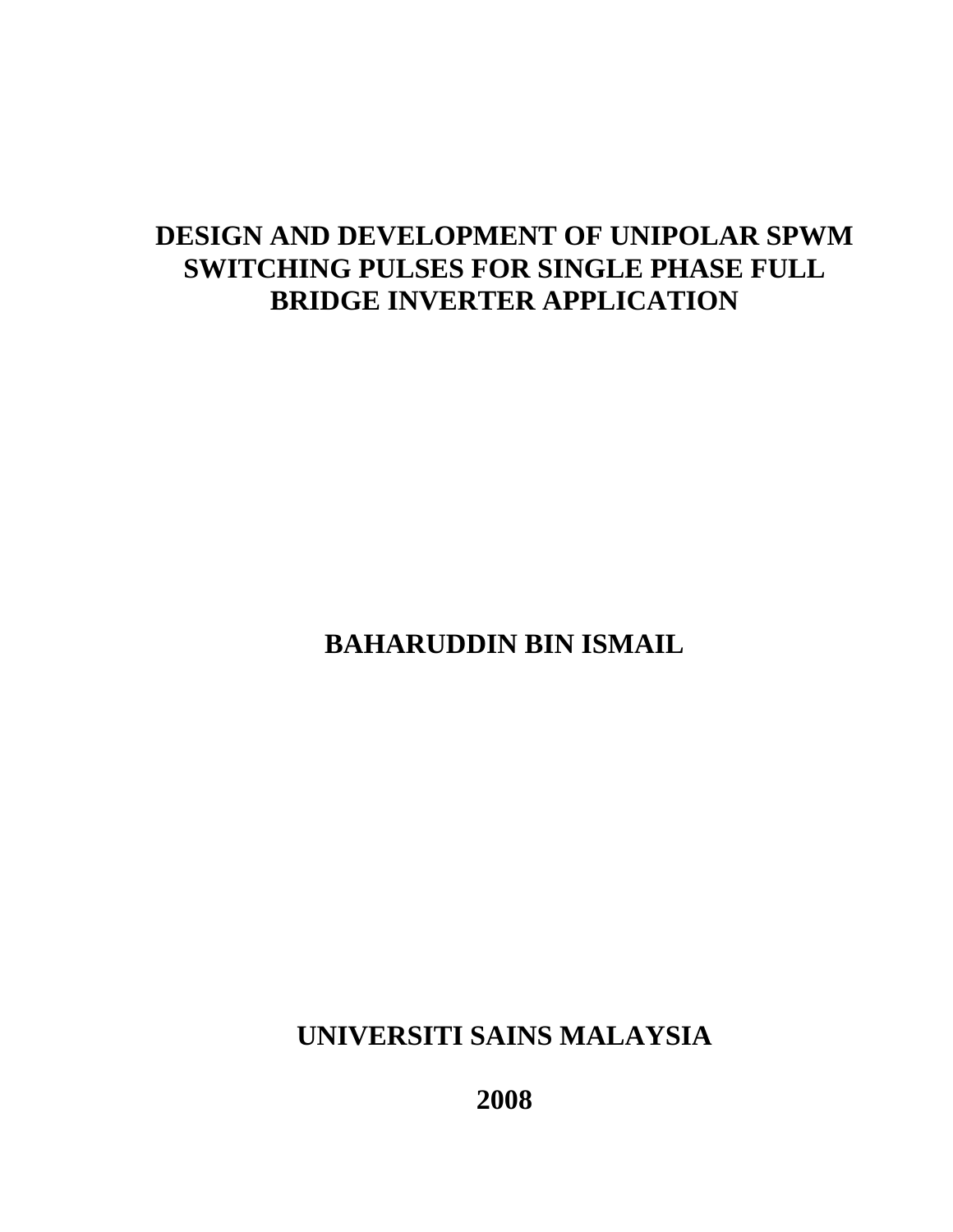# **DESIGN AND DEVELOPMENT OF UNIPOLAR SPWM SWITCHING PULSES FOR SINGLE PHASE FULL BRIDGE INVERTER APPLICATION**

**by** 

## **BAHARUDDIN BIN ISMAIL**

**Thesis submitted in fulfilment of the requirements for the degree of Master of Science** 

**May 2008**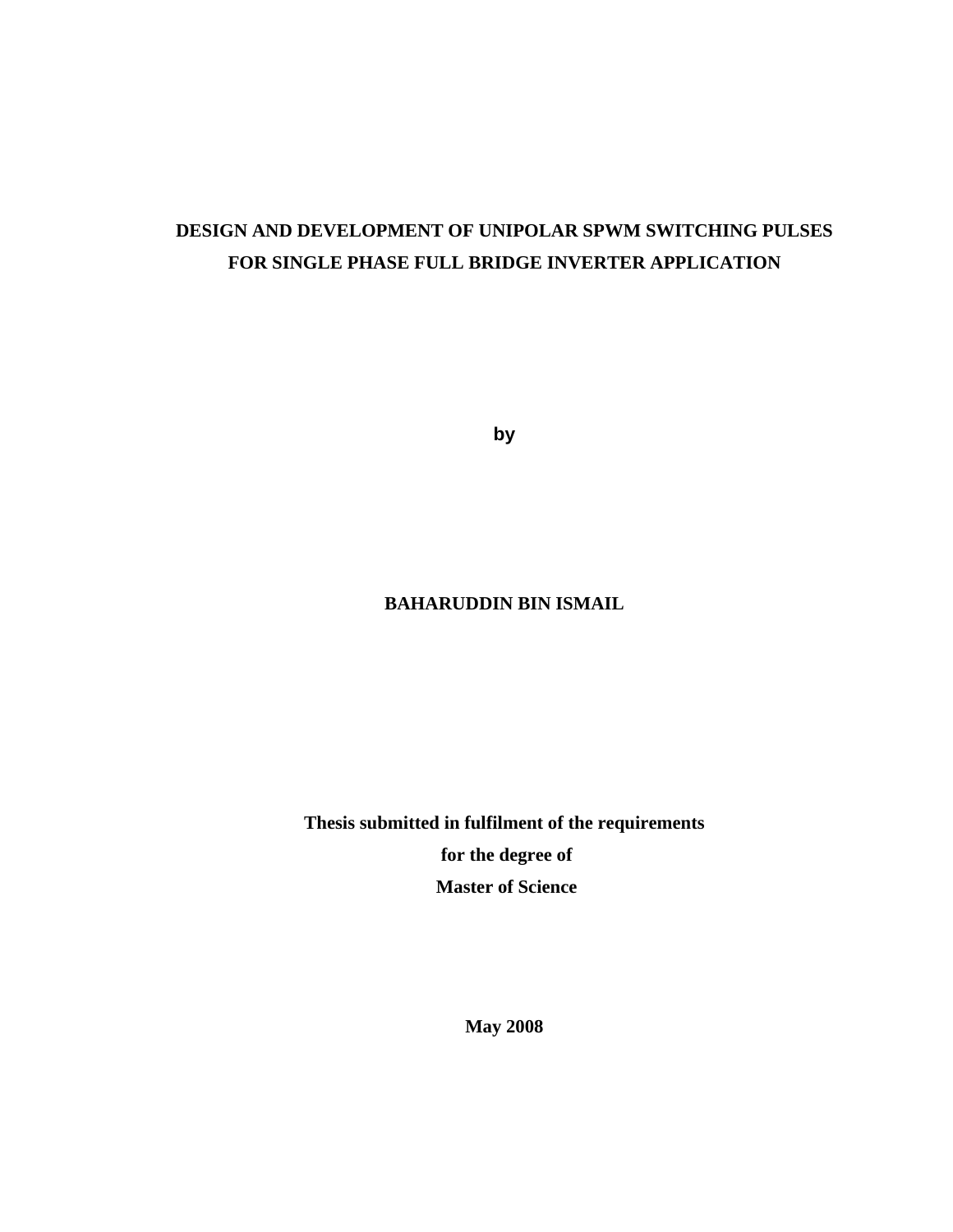#### **ACKNOWLEDGEMENTS**

First and foremost, " Syukur Alhamdulillah" to Allah, the Most Gracious and Most Merciful forensuring myself to be healthy to carry out my study and to complete this thesis. Secondly, I would like to take this opportunity to gratefully thank to Dr. Soib Bin Taib that has spent his precious time to give me the advice, guidance, discussion and direction on this project. Without his cooperation and substantiation for this project, it would have been impossible.

 Last but not least, I wish to give my highest appreciation, gratitude and love to my wife Yusnita bt. Khalid, my children, Nurul Ain Maisarah, Nurul Nadia and Akmal Muhaimin , my parents; Ismail bin Saad and Tom bt Hashim, my sisters and my brothers for the support and motivation and for the encouragement, patience and prayers, which enable the project to be completed as required. I also would like to express heartfelt thanks to my friends at UniMAP and USM for their guidance and helped in completion of this project.

May God bless them all.

Wassalam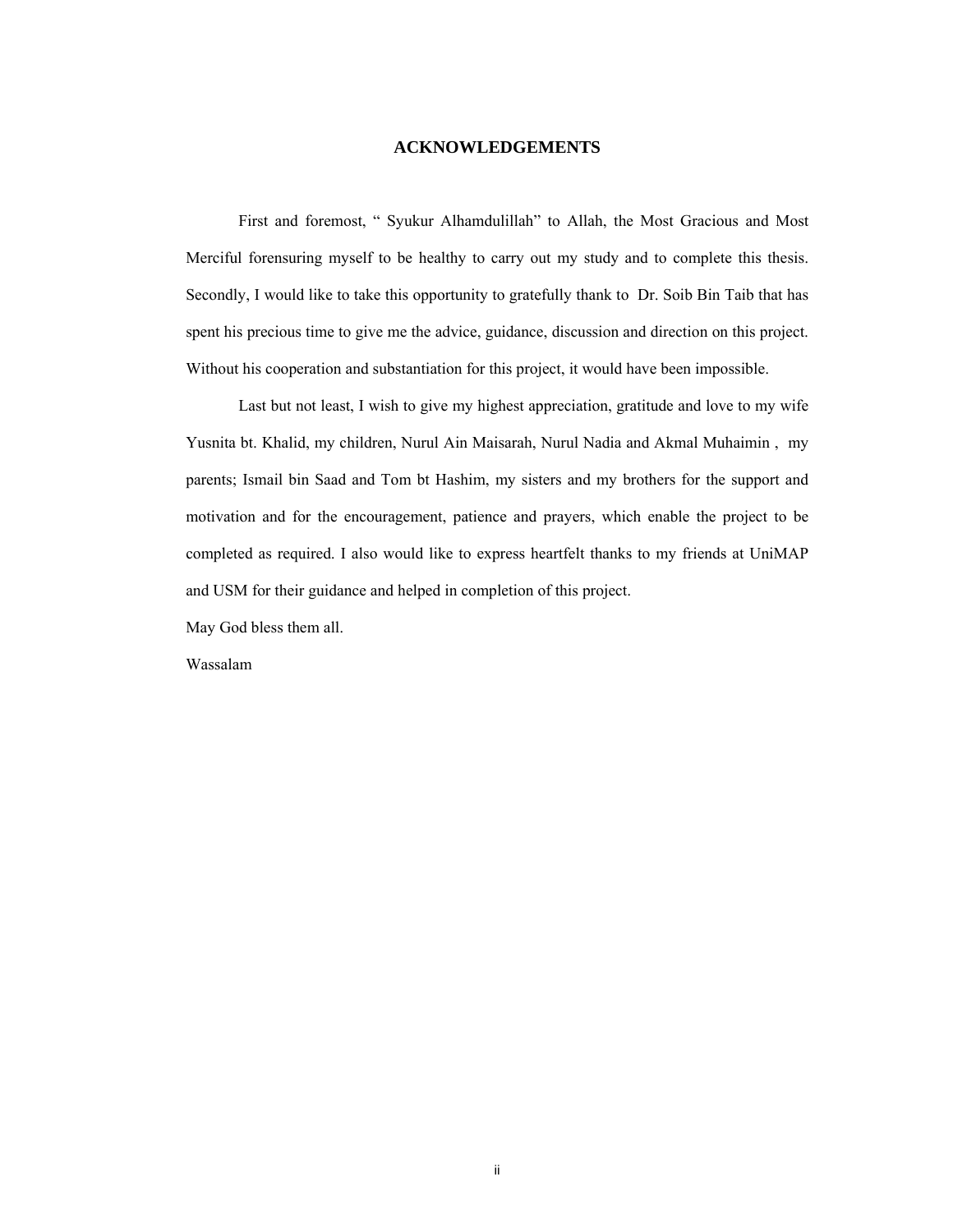## **TABLE OF CONTENTS**

## **CHAPTER 1 - INTRODUCTION**

## **CHAPTER 2 - SINGLE PHASE INVERTER AND ITS SWITCHING SCHEME**

| 2.0 |  |
|-----|--|
| 2.1 |  |
| 2.2 |  |
|     |  |
|     |  |
| 2.3 |  |
|     |  |
|     |  |
|     |  |
|     |  |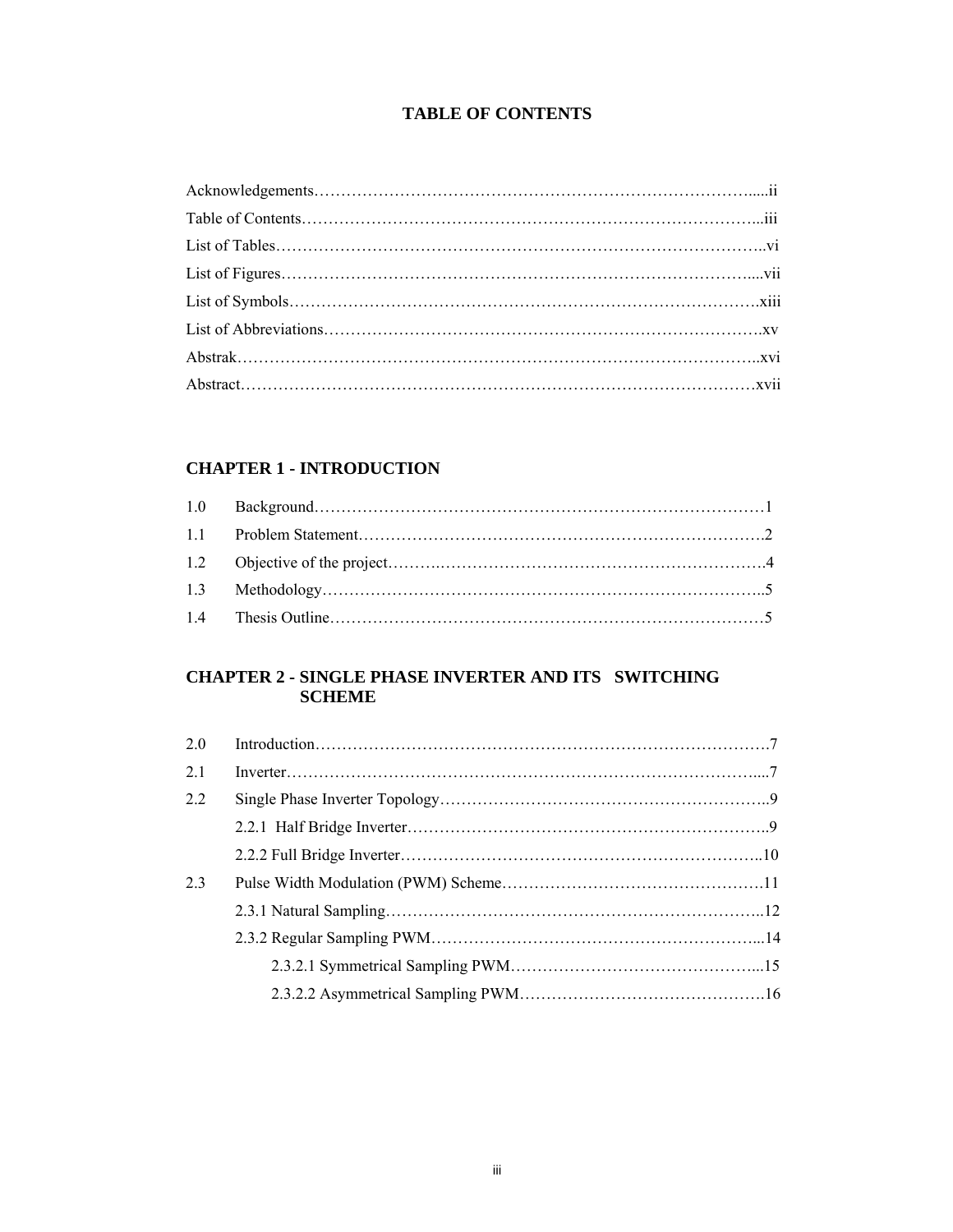| 2.5 |  |
|-----|--|
|     |  |

## **CHAPTER 3 - DESIGN OF SWITCHING PULSES FOR SINGLE PHASE INVERTER**

| 3.0 |                                                                  |  |
|-----|------------------------------------------------------------------|--|
| 3.1 |                                                                  |  |
| 3.2 |                                                                  |  |
| 3.3 |                                                                  |  |
|     | 3.3.1 Comparing the Reference Waveform and Triangular Waveform28 |  |
|     |                                                                  |  |
| 3.4 |                                                                  |  |
| 3.5 |                                                                  |  |

## **CHAPTER 4 - DEVELOPMENT SOFTWARE AND HARDWARE FOR PROTOTYPE SINGLE PHASE INVERTER**

| 4.0 |  |
|-----|--|
| 4.1 |  |
| 4.2 |  |
| 4.3 |  |
|     |  |
|     |  |
| 4.4 |  |
|     |  |
|     |  |
|     |  |
|     |  |
| 4.5 |  |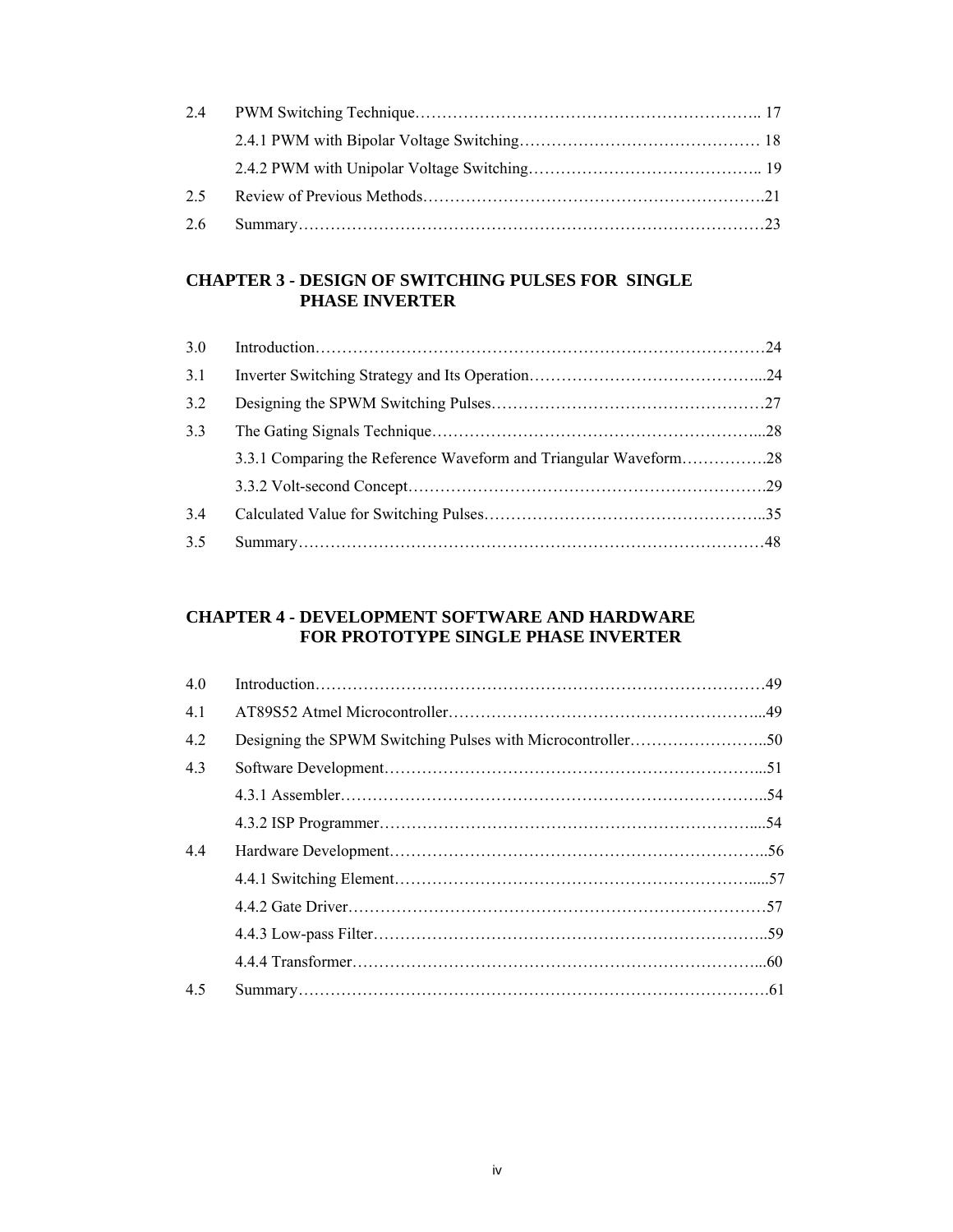## **CHAPTER 5 - RESULT AND DISCUSSION**

| 5.0 |  |
|-----|--|
| 5.1 |  |
| 52  |  |
| 5.3 |  |
|     |  |
|     |  |
|     |  |
|     |  |
| 5.4 |  |

## **CHAPTER SIX - CONCLUSIONS**

|--|--|--|

#### **APPENDICES**

| Appendix A- The Switching Pulses Angles for Triangular Waveform 1 kHz until 5 kHz |  |
|-----------------------------------------------------------------------------------|--|
| Appendix B- Software Programming for SPWM Switching Pulses Using AT89S52          |  |

## **LIST OF PUBLICATIONS**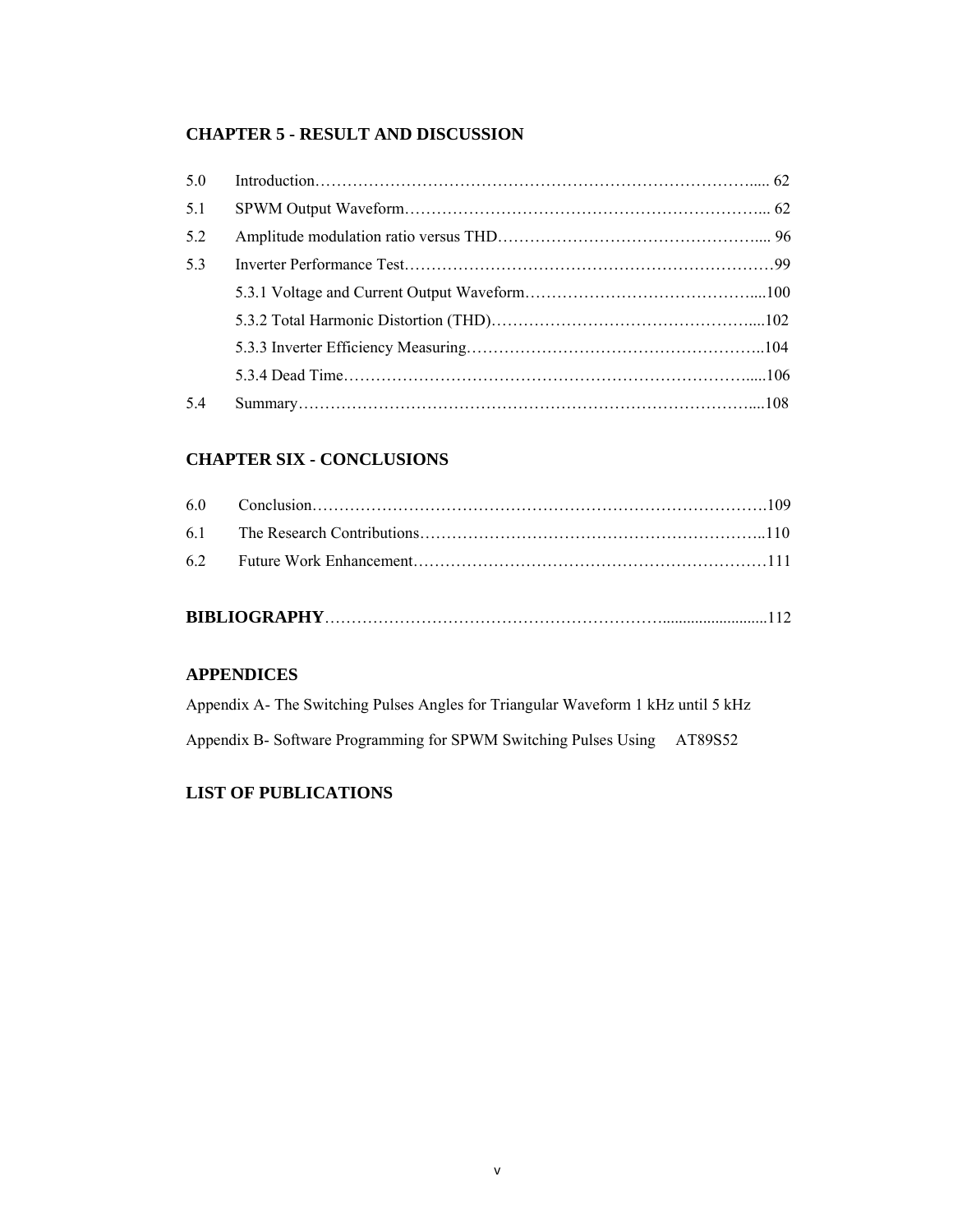#### **LIST OF TABLES** Page

# Table 3.1 The switching period for triangular carrier waveform 1 kHz **35** Table 3.2 The switching period for triangular carrier waveform 2 kHz **36** Table 3.3 The switching period for triangular carrier waveform 3 kHz **38** Table 3.4 The switching period for triangular carrier waveform 4 kHz **41** Table 3.5 The switching period for triangular carrier waveform 5 kHz **44** Table 4.1 Specification of MOSFET IRFP 250 **57**

Table 4.2 Specification for transformer **60**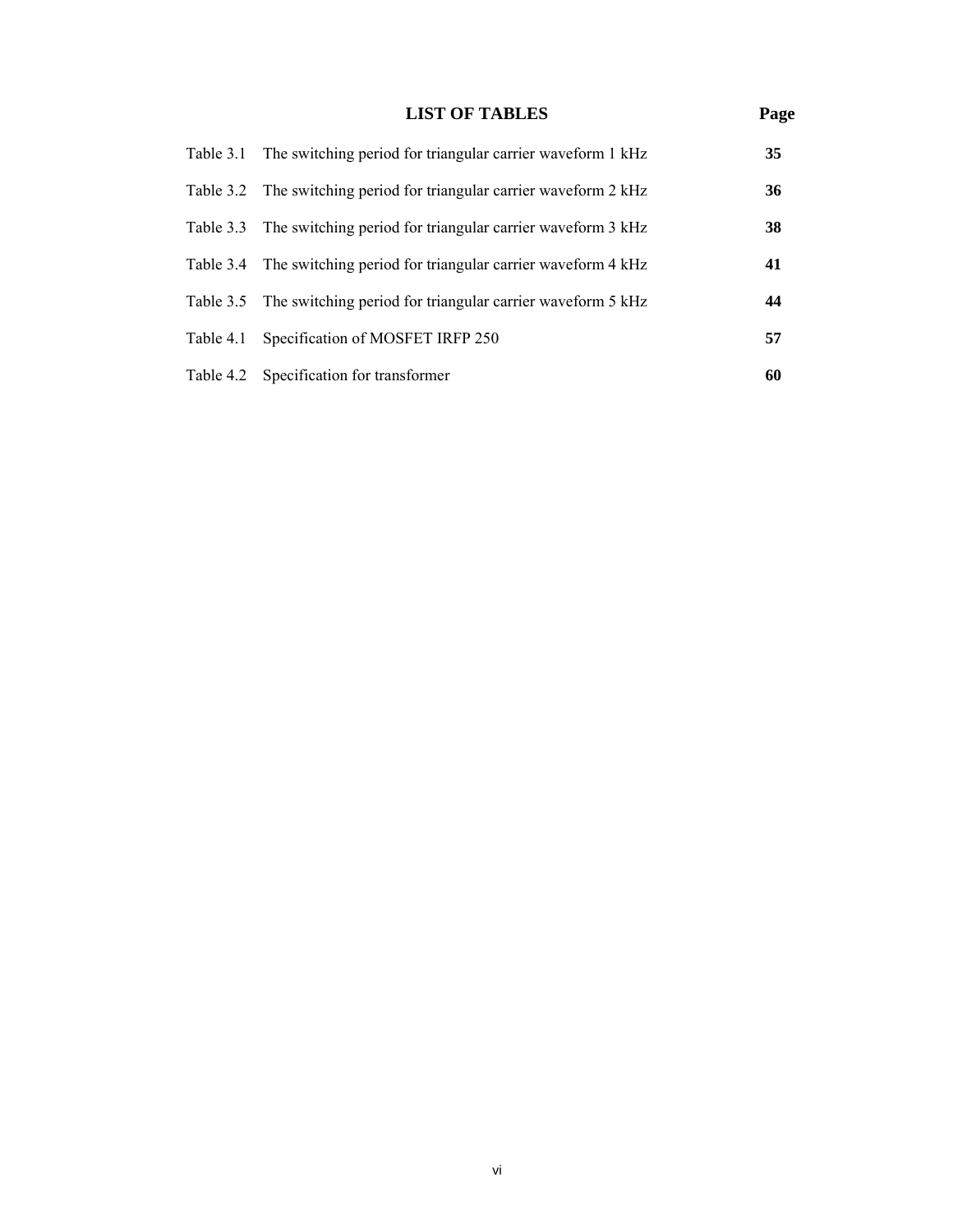## **LIST OF FIGURES Page**

| Figure 1.1  | The research methodology                                                                                                                                                                        | 5  |
|-------------|-------------------------------------------------------------------------------------------------------------------------------------------------------------------------------------------------|----|
| Figure 2.1  | Half bridge circuit topology and its output example                                                                                                                                             | 10 |
| Figure 2.2  | Full bridge circuit topology and its output example                                                                                                                                             | 11 |
| Figure 2.3  | The basic concept of natural sampling PWM                                                                                                                                                       | 12 |
| Figure 2.4  | Natural sampling pulse width modulation (half cycle)                                                                                                                                            | 13 |
| Figure 2.5  | Symmetrical regular PWM                                                                                                                                                                         | 16 |
| Figure 2.6  | Asymmetrical regular PWM                                                                                                                                                                        | 17 |
| Figure 2.7  | Bipolar PWM generator                                                                                                                                                                           | 18 |
| Figure 2.8  | SPWM with Bipolar voltage switching a) comparison between<br>reference waveform and triangular waveform b) Gating pulses<br>c) Gating pulses for S2 and S3 d) Output waveform<br>for S1 and S4  | 19 |
| Figure 2.9  | Unipolar PWM generator                                                                                                                                                                          | 20 |
| Figure 2.10 | SPWM with Unipolar voltage switching a) comparison between<br>reference waveform and triangular waveform b) Gating pulses<br>c) Gating pulses for S2 and S3 d) Output waveform<br>for S1 and S4 | 21 |
| Figure 3.1  | Flowchart design of switching pulses                                                                                                                                                            | 24 |
| Figure 3.2  | Single phase inverter and its control strategy                                                                                                                                                  | 25 |
| Figure 3.3  | Steady state operation for positive half cycle                                                                                                                                                  | 26 |
| Figure 3.4  | Steady state operation for negative half cycle                                                                                                                                                  | 26 |
| Figure 3.5  | Unipolar output waveform                                                                                                                                                                        | 26 |
| Figure 3.6  | Technique for producing SPWM switching pulses                                                                                                                                                   | 27 |
| Figure 3.7  | Concept of comparing reference waveform and triangular<br>Waveform (half cycle)                                                                                                                 | 28 |
| Figure 3.8  | Volt-second equation concept for pulse determine                                                                                                                                                | 29 |
| Figure 3.9  | Pulse width modulation with volt-second concept for $k^{th}$ PWM pulse                                                                                                                          | 30 |
| Figure 4.1  | Pin configurations for AT89S52 Atmel microcontroller                                                                                                                                            | 50 |
| Figure 4.2  | Steps to create a program                                                                                                                                                                       | 52 |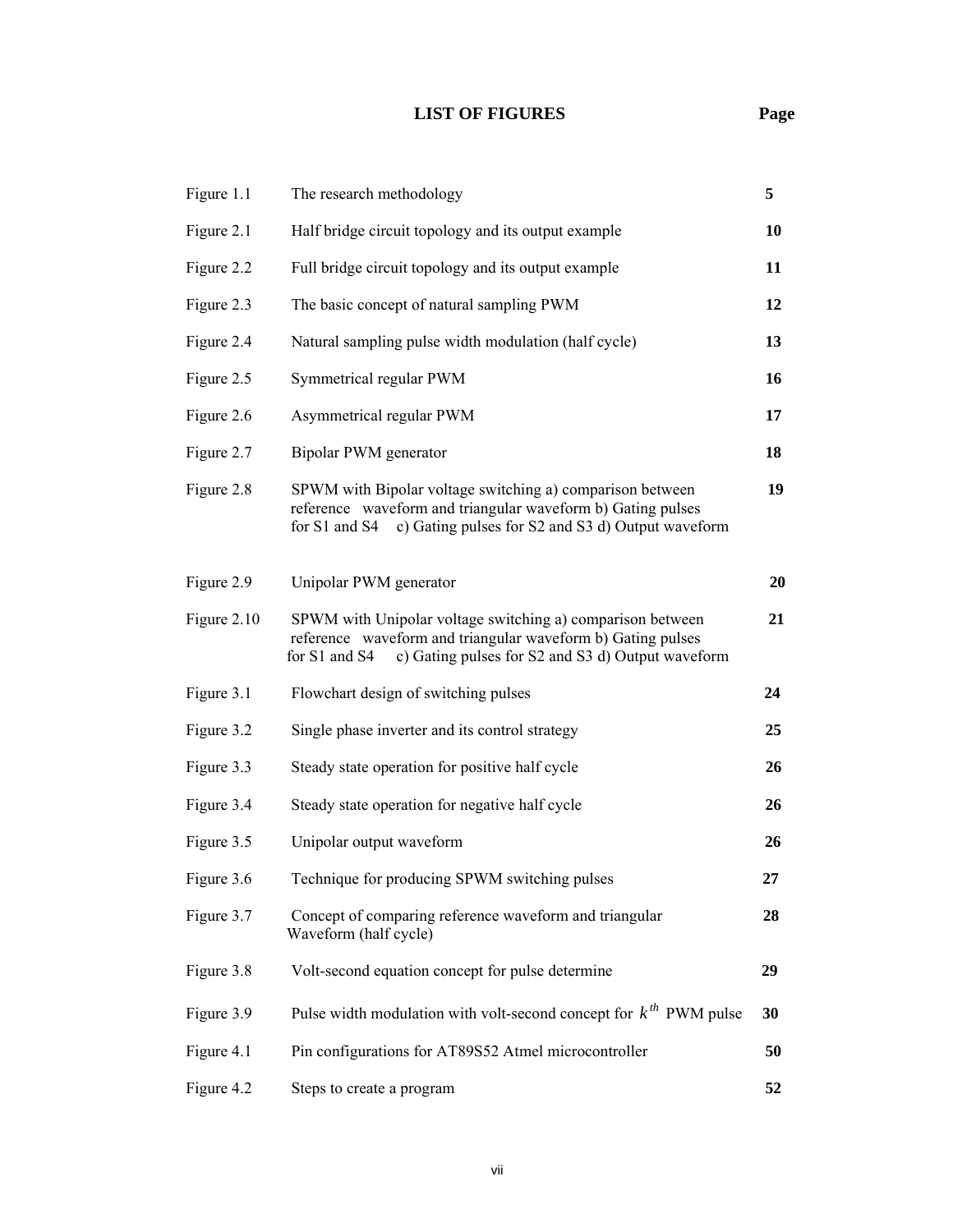| Figure 4.3  | Flowchart of SPWM signal generation                                                                             | 53 |
|-------------|-----------------------------------------------------------------------------------------------------------------|----|
| Figure 4.4  | Command prompt window                                                                                           | 54 |
| Figure 4.5  | Main screen view of the ISP programmer                                                                          | 55 |
| Figure 4.6  | Configuration of prototype inverter                                                                             | 56 |
| Figure 4.7  | Gate driver circuit                                                                                             | 58 |
| Figure 4.8  | LC low-pass filter                                                                                              | 59 |
| Figure 4.9  | Prototype of the single phase inverter                                                                          | 61 |
| Figure 5.1  | Simulated waveform for SPWM 1 and SPWM 2 after gate driver<br>for $f_{\text{carrier}} = 1$ kHz with $m_a = 0.1$ | 63 |
| Figure 5.2  | Experimental waveform for SPWM 1 and SPWM 2 for<br>$f_{\text{carrier}} = 1$ kHz with $m_a = 0.1$                | 63 |
| Figure 5.3  | Measured of the smallest pulse for $f_{\text{carrier}} = 1$ kHz with $m_a = 0.1$                                | 64 |
| Figure 5.4  | Measured of the biggest pulse for $f_{\text{carrier}} = 1$ kHz with $m_a = 0.1$                                 | 64 |
| Figure 5.5  | Simulated waveform for SPWM 1 and SPWM 2 after gate driver<br>for $f_{\text{carrier}} = 1$ kHz with $m_a = 0.5$ | 65 |
| Figure 5.6  | Experimental waveform for SPWM 1 and SPWM 2 for $f_{\text{carrier}} = 1$ kHz<br>with $m_a = 0.5$                | 65 |
| Figure 5.7  | Measured of the smallest pulse for $f_{\text{carrier}} = 1$ kHz with $m_a = 0.5$                                | 66 |
| Figure 5.8  | Measured of the biggest pulse for $f_{\text{carrier}} = 1$ kHz with $m_a = 0.5$                                 | 66 |
| Figure 5.9  | Simulated waveform for SPWM 1 and SPWM 2 after gate driver<br>for $f_{\text{carrier}} = 1$ kHz with $m_a = 1$   | 67 |
| Figure 5.10 | Experimental waveform for SPWM 1 and SPWM 2 for<br>$f_{\text{carrier}} = 1$ kHz with $m_a = 1$                  | 67 |
| Figure 5.11 | Measured of the smallest pulse for $f_{\text{carrier}} = 1$ kHz with $m_a = 1$                                  | 68 |
| Figure 5.12 | Measured of the biggest pulse for $f_{\text{carrier}} = 1$ kHz with $m_a = 1$                                   | 68 |
| Figure 5.13 | Simulated waveform for SPWM 1 and SPWM 2 after gate driver<br>for $f_{\text{carrier}} = 2$ kHz with $m_a = 0.1$ | 69 |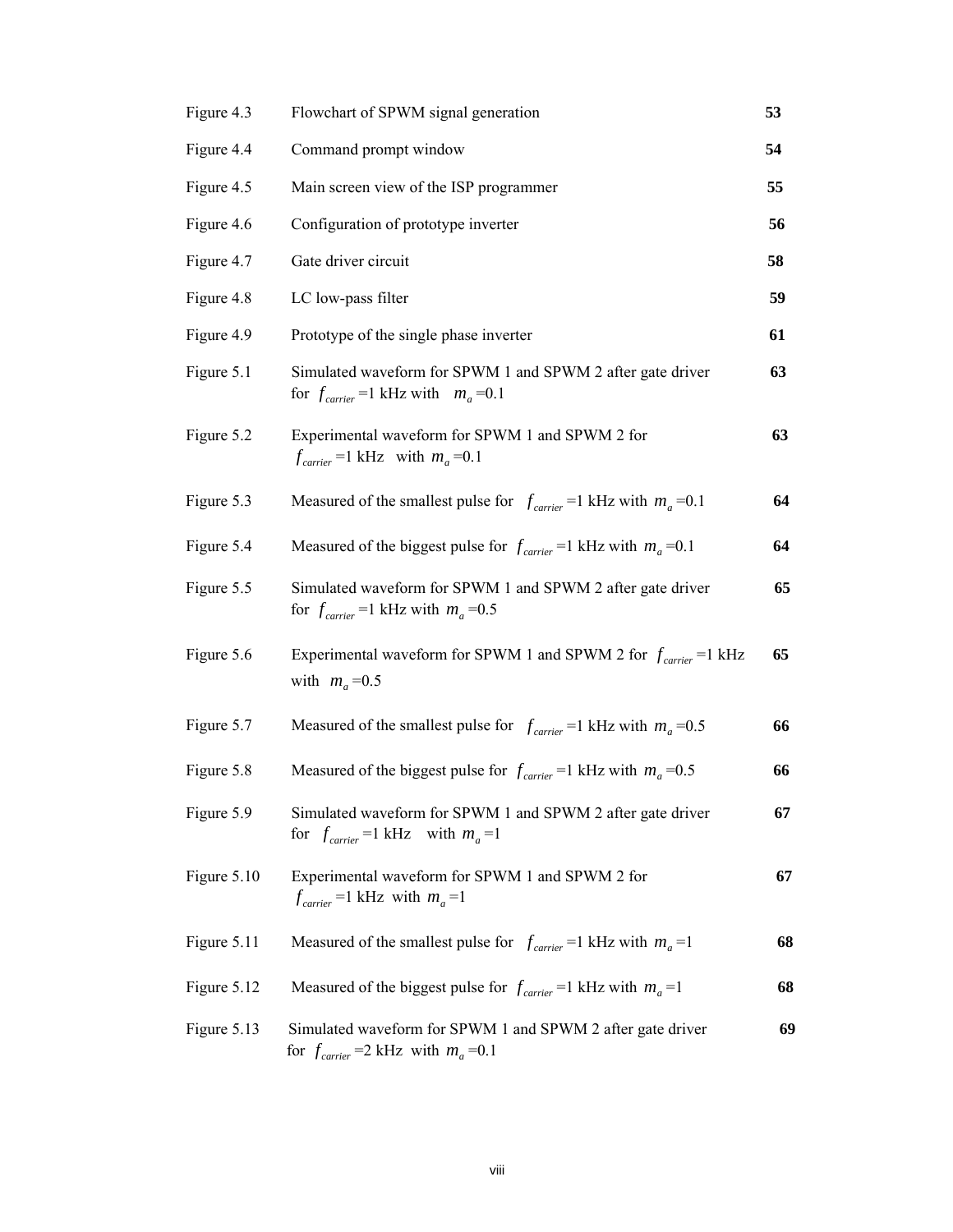| Figure 5.14 | Experimental waveform for SPWM 1 and SPWM 2 for<br>$f_{\text{carrier}}$ =2 kHz with $m_a$ =0.1                          | 69 |
|-------------|-------------------------------------------------------------------------------------------------------------------------|----|
| Figure 5.15 | Measured of the smallest pulse for $f_{\text{carrier}} = 2$ kHz with $m_a = 0.1$                                        | 70 |
| Figure 5.16 | Measured of the biggest pulse for $f_{\text{carrier}} = 2$ kHz with $m_a = 0.1$                                         | 70 |
| Figure 5.17 | Simulated waveform for SPWM 1 and SPWM 2 after gate driver<br>for $f_{\text{carrier}} = 2$ kHz with $m_a = 0.5$         | 71 |
| Figure 5.18 | Experimental waveform for SPWM 1 and SPWM 2 for<br>$f_{\text{carrier}}$ =2 kHz with $m_a$ =0.5                          | 71 |
| Figure 5.19 | Measured of the smallest pulse for $f_{\text{carrier}} = 2$ kHz with $m_a = 0.5$                                        | 72 |
| Figure 5.20 | Measured of the biggest pulse for $f_{\text{carrier}} = 2$ kHz with $m_a = 0.5$                                         | 72 |
| Figure 5.21 | Simulated waveform for SPWM 1 and SPWM 2 after gate driver<br>for $f_{\text{carrier}} = 2$ kHz with $m_a = 1$           | 73 |
| Figure 5.22 | Experimental waveform for SPWM 1 and SPWM 2 for<br>$f_{\text{carrier}}$ =2 kHz with $m_a$ =1                            | 73 |
| Figure 5.23 | Measured of the smallest pulse for $f_{\text{carrier}} = 2$ kHz with $m_a = 1$                                          | 74 |
| Figure 5.24 | Measured of the biggest pulse for $f_{\text{carrier}} = 2$ kHz with $m_a = 1$                                           | 74 |
| Figure 5.25 | Simulated waveform for SPWM 1 and SPWM 2 after gate driver<br>for $f_{\text{carrier}} = 3 \text{ kHz}$ with $m_a = 0.1$ | 75 |
| Figure 5.26 | Experimental waveform for SPWM 1 and SPWM 2 for<br>$f_{\text{carrier}} = 3 \text{ kHz}$ with $m_a = 0.1$                | 75 |
| Figure 5.27 | Measured of the smallest pulse for $f_{\text{carrier}} = 3$ kHz with $m_a = 0.1$                                        | 76 |
| Figure 5.28 | Measured of the biggest pulse for $f_{\text{carrier}} = 3$ kHz with $m_a = 0.1$                                         | 76 |
| Figure 5.29 | Simulated waveform for SPWM 1 and SPWM 2 after gate driver<br>$f_{\text{carrier}}$ =3 kHz with $m_a$ =0.5<br>for        | 77 |
| Figure 5.30 | Experimental waveform for SPWM 1 and SPWM 2 for<br>$f_{\text{carrier}}$ =3 kHz with $m_a$ =0.5                          | 77 |
| Figure 5.31 | Measured of the smallest pulse for $f_{\text{carrier}} = 3$ kHz with $m_a = 0.5$                                        | 78 |
| Figure 5.32 | Measured of the biggest pulse for $f_{\text{carrier}} = 3$ kHz with $m_a = 0.5$                                         | 78 |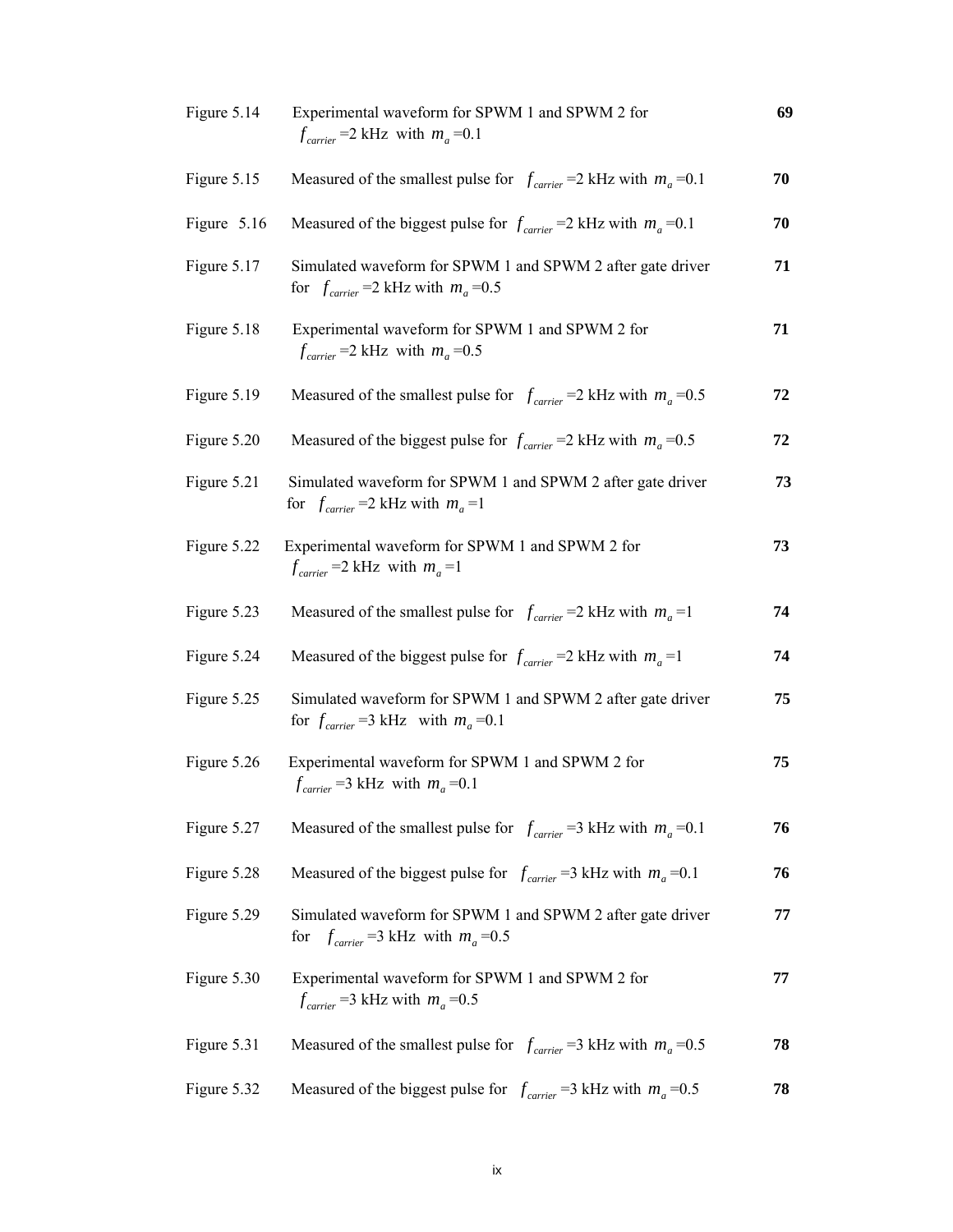| Figure 5.33 | Simulated waveform for SPWM 1 and SPWM 2 after gate driver<br>for $f_{\text{corner}} = 3$ kHz with $m_a = 1$           | 79 |
|-------------|------------------------------------------------------------------------------------------------------------------------|----|
| Figure 5.34 | Experimental waveform for SPWM 1 and SPWM 2 for<br>$f_{\text{carrier}} = 3$ kHz with $m_a = 1$                         | 79 |
| Figure 5.35 | Measured of the smallest pulse for $f_{\text{carrier}} = 3$ kHz with $m_a = 1$                                         | 80 |
| Figure 5.36 | Measured of the biggest pulse for $f_{\text{carrier}} = 3$ kHz with $m_a = 1$                                          | 80 |
| Figure 5.37 | Simulated waveform for SPWM 1 and SPWM 2 after gate driver<br>For $f_{\text{carrier}} = 4 \text{ kHz with } m_a = 0.1$ | 81 |
| Figure 5.38 | Experimental waveform for SPWM 1 and SPWM 2 for<br>$f_{\text{carrier}}$ =4 kHz with $m_a$ =0.1                         | 81 |
| Figure 5.39 | Measured of the smallest pulse for $f_{\text{carrier}} = 4$ kHz with $m_a = 0.1$                                       | 82 |
| Figure 5.40 | Measured of the biggest pulse for $f_{\text{carrier}} = 4$ kHz with $m_a = 0.1$                                        | 82 |
| Figure 5.41 | Simulated waveform for SPWM 1 and SPWM 2 after gate driver<br>for $f_{\text{carrier}} = 4 \text{ kHz with } m_a = 0.5$ | 83 |
| Figure 5.42 | Experimental waveform for SPWM 1 and SPWM 2 for<br>$f_{\text{carrier}} = 4 \text{ kHz}$ with $m_a = 0.5$               | 83 |
| Figure 5.43 | Measured of the smallest pulse for $f_{\text{carrier}} = 4$ kHz with $m_a = 0.5$                                       | 84 |
| Figure 5.44 | Measured of the biggest pulse for $f_{\text{carrier}} = 4$ kHz with $m_a = 0.5$                                        | 84 |
| Figure 5.45 | Simulated waveform for SPWM 1 and SPWM 2 after gate driver<br>for $f_{\text{carrier}} = 4 \text{ kHz}$ with $m_a = 1$  | 85 |
| Figure 5.46 | Experimental waveform for SPWM 1 and SPWM 2 for<br>$f_{\text{carrier}} = 4 \text{ kHz with } m_a = 1$                  | 85 |
| Figure 5.47 | Measured of the smallest pulse for $f_{\text{carrier}} = 4$ kHz with $m_a = 1$                                         | 86 |
| Figure 5.48 | Measured of the biggest pulse for $f_{\text{carrier}} = 4$ kHz with $m_a = 1$                                          | 86 |
| Figure 5.49 | Simulated waveform for SPWM 1 and SPWM 2 after gate driver<br>for $f_{\text{carrier}} = 5$ kHz with $m_a = 0.1$        | 87 |
| Figure 5.50 | Experimental waveform for SPWM 1 and SPWM 2 for<br>$f_{\text{carrier}} = 5 \text{ kHz}$ with $m_a = 0.1$               | 87 |
| Figure 5.51 | Measured of the smallest pulse for $f_{\text{carrier}} = 5$ kHz with $m_a = 0.1$                                       | 88 |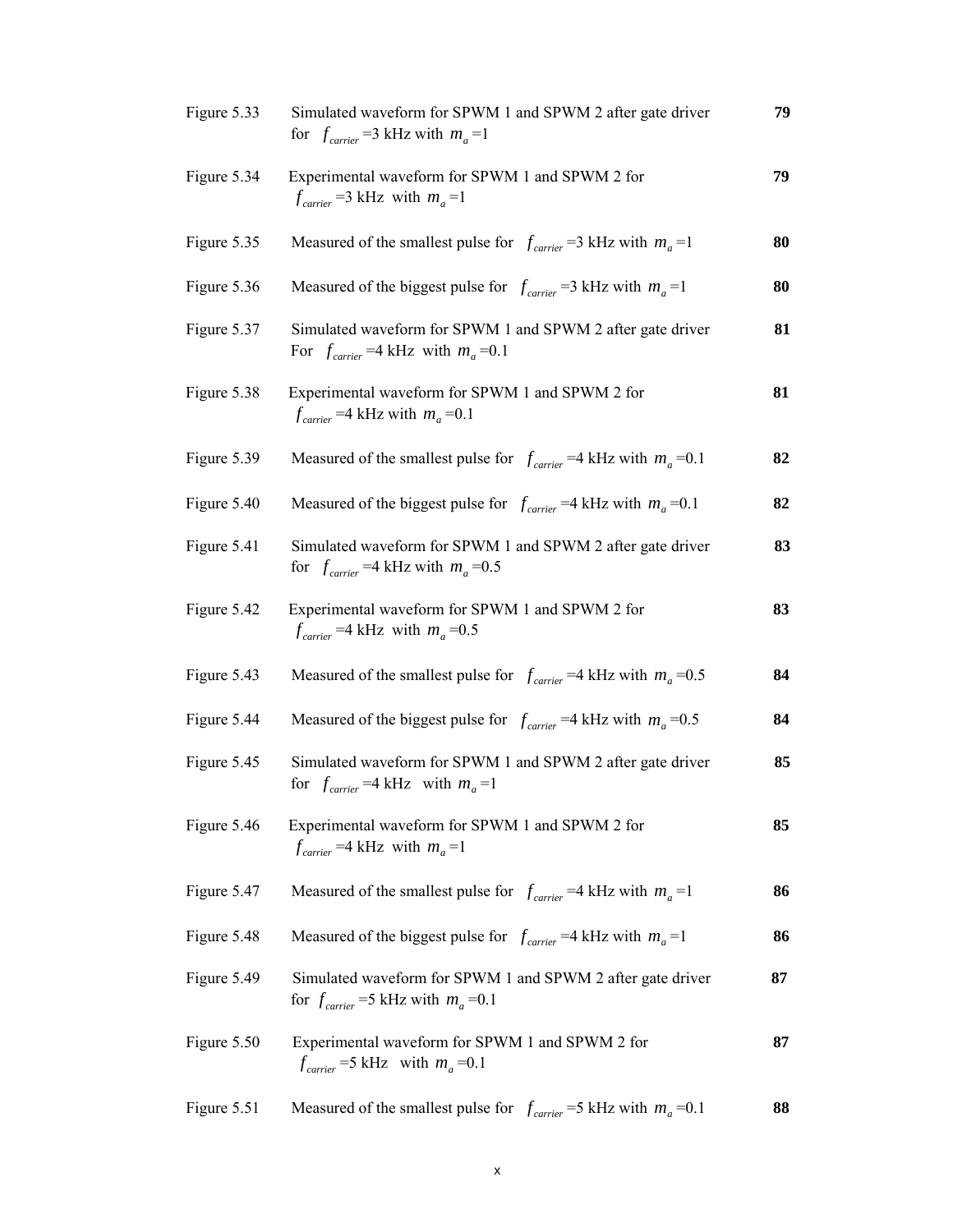| Figure 5.52 | Measured of the biggest pulse for $f_{\text{carrier}} = 5$ kHz with $m_a = 0.1$                                   | 88 |
|-------------|-------------------------------------------------------------------------------------------------------------------|----|
| Figure 5.53 | Simulated waveform for SPWM 1 and SPWM 2 after gate driver<br>for $f_{\text{carrier}} = 5$ kHz with $m_a = 0.5$   | 89 |
| Figure 5.54 | Experimental waveform for SPWM 1 and SPWM 2 for<br>$f_{\text{carrier}}$ =5 kHz with $m_a$ =0.5                    | 89 |
| Figure 5.55 | Measured of the smallest pulse for $f_{\text{carrier}} = 5$ kHz with $m_a = 0.5$                                  | 90 |
| Figure 5.56 | Measured of the biggest pulse for $f_{\text{carrier}} = 5$ kHz with $m_a = 0.5$                                   | 90 |
| Figure 5.57 | Simulated waveform for SPWM 1 and SPWM 2 after gate driver<br>For $f_{\text{carrier}} = 5$ kHz<br>with $m_a = 1$  | 91 |
| Figure 5.58 | Experimental waveform for SPWM 1 and SPWM 2 for<br>$f_{\text{carrier}} = 5 \text{ kHz}$ with $m_a = 1$            | 91 |
| Figure 5.59 | Measured of the smallest pulse for $f_{\text{carrier}} = 5$ kHz with $m_a = 1$                                    | 92 |
| Figure 5.60 | Measured of the biggest pulse for $f_{\text{carrier}} = 5$ kHz with $m_a = 1$                                     | 92 |
| Figure 5.61 | The summarize of the calculated and measured for the smallest<br>and biggest pulse for $f_{\text{carrier}}$ 1 kHz | 93 |
| Figure 5.62 | The summarize of the calculated and measured for the smallest<br>and biggest pulse for $f_{\text{carrier}}$ 2 kHz | 94 |
| Figure 5.63 | The summarize of the calculated and measured for the smallest                                                     | 94 |
|             | and biggest pulse for $f_{\text{carrier}}$ 3 kHz                                                                  |    |
| Figure 5.64 | The summarize of the calculated and measured for the smallest<br>and biggest pulse for $f_{\text{carrier}}$ 4 kHz | 95 |
| Figure 5.65 | The summarize of the calculated and measured for the smallest<br>and biggest pulse for $f_{\text{carrier}}$ 5 kHz | 95 |
| Figure 5.66 | Circuit without filter                                                                                            | 96 |
| Figure 5.67 | Circuit with filter                                                                                               | 96 |
| Figure 5.68 | Amplitude modulation ratio versus total harmonic distortion<br>(without filter)                                   | 98 |
| Figure 5.69 | Amplitude modulation ratio versus total harmonic distortion<br>(with filter)                                      | 98 |
| Figure 5.70 | Amplitude modulation ratio versus dead time period                                                                | 99 |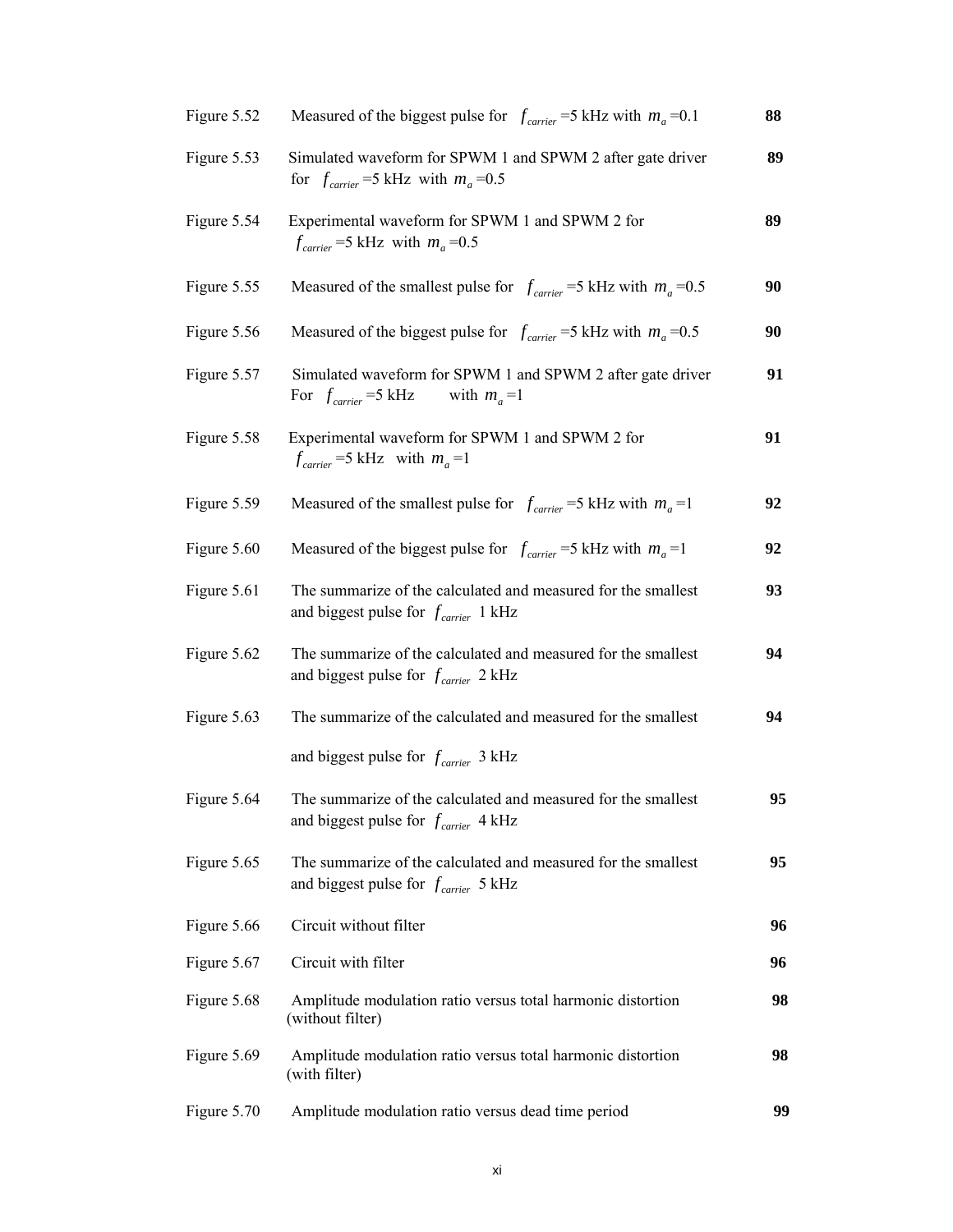| Figure 5.71 | Overall test setup hardware for single phase full bridge inverter                                                                | 100 |
|-------------|----------------------------------------------------------------------------------------------------------------------------------|-----|
| Figure 5.72 | Simulated and experimental result for voltage and current output<br>Without filter before transformer with $R = 200\Omega$ loads | 101 |
| Figure 5.73 | Simulated and experimental result for voltage and current<br>output after filter and transformer with 300W load                  | 102 |
| Figure 5.74 | The output power versus percentage THD                                                                                           | 103 |
| Figure 5.75 | Harmonic spectrum for voltage and current output when<br>prototype work at 300W                                                  | 104 |
| Figure 5.76 | Circuit for measuring the efficiency of the prototype                                                                            | 105 |
| Figure 5.77 | The efficiency of the prototype versus output power                                                                              | 106 |
| Figure 5.78 | Dead time period measurement                                                                                                     | 107 |
| Figure 5.79 | Percentage dead time increment versus THD                                                                                        | 108 |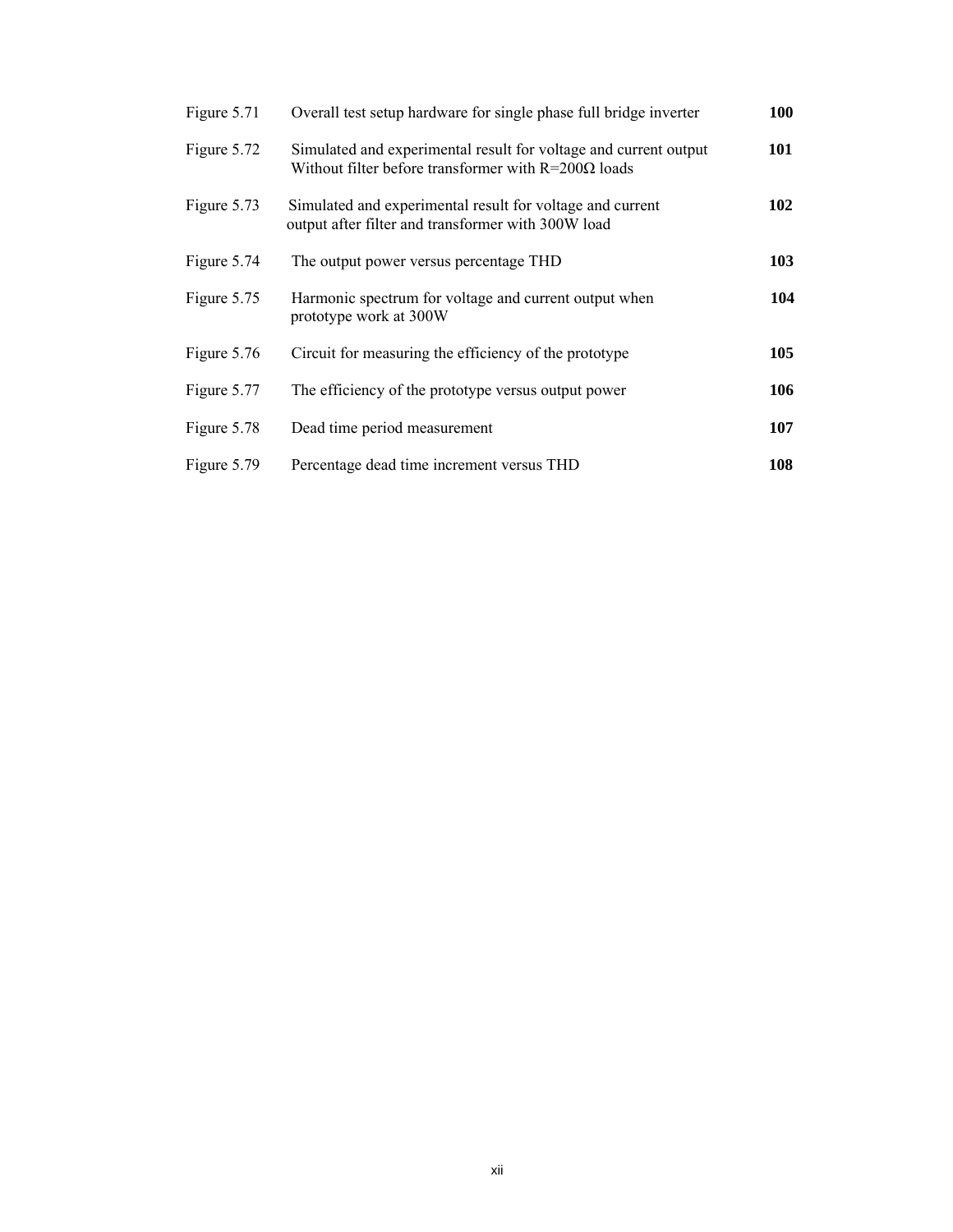## **LIST OF SYMBOLS Page**

| T                      | Period                                     | 9  |
|------------------------|--------------------------------------------|----|
| S1                     | Switch 1                                   | 10 |
| S <sub>2</sub>         | Switch 2                                   | 10 |
| $V_{dc}$               | DC voltage                                 | 10 |
| S <sub>3</sub>         | Switch 3                                   | 10 |
| S4                     | Switch 4                                   | 10 |
| $V_r$                  | Amplitude voltage reference                | 13 |
| $V_c$                  | Amplitude voltage carrier                  | 13 |
| mf                     | Frequency modulation ratio                 | 13 |
| $f_{\textit{carrier}}$ | Triangular carrier waveform frequency      | 13 |
| $f_{reference}$        | Fundamental waveform frequency             | 13 |
| $m_a$                  | Amplitude modulation ratio                 | 14 |
| $t\omega_k$            | Pulse width for k sampling time            | 16 |
| $-V_r$                 | Inverse amplitude voltage reference        | 19 |
| gS1                    | Gating signal for switch 1                 | 27 |
| gS2                    | Gating signal for switch 2                 | 27 |
| gS3                    | Gating signal for switch 3                 | 27 |
| gS4                    | Gating signal for switch 4                 | 27 |
| $t_{on}$               | Time on                                    | 28 |
| $t_{\text{off}}$       | Time off                                   | 28 |
| $A_{s1}$               | Left side volt-second area                 | 29 |
| $A_{s2}$               | Right side volt-second area                | 29 |
| $\overline{V_k}$       | Average voltage for $k^{th}$ PWM left side | 31 |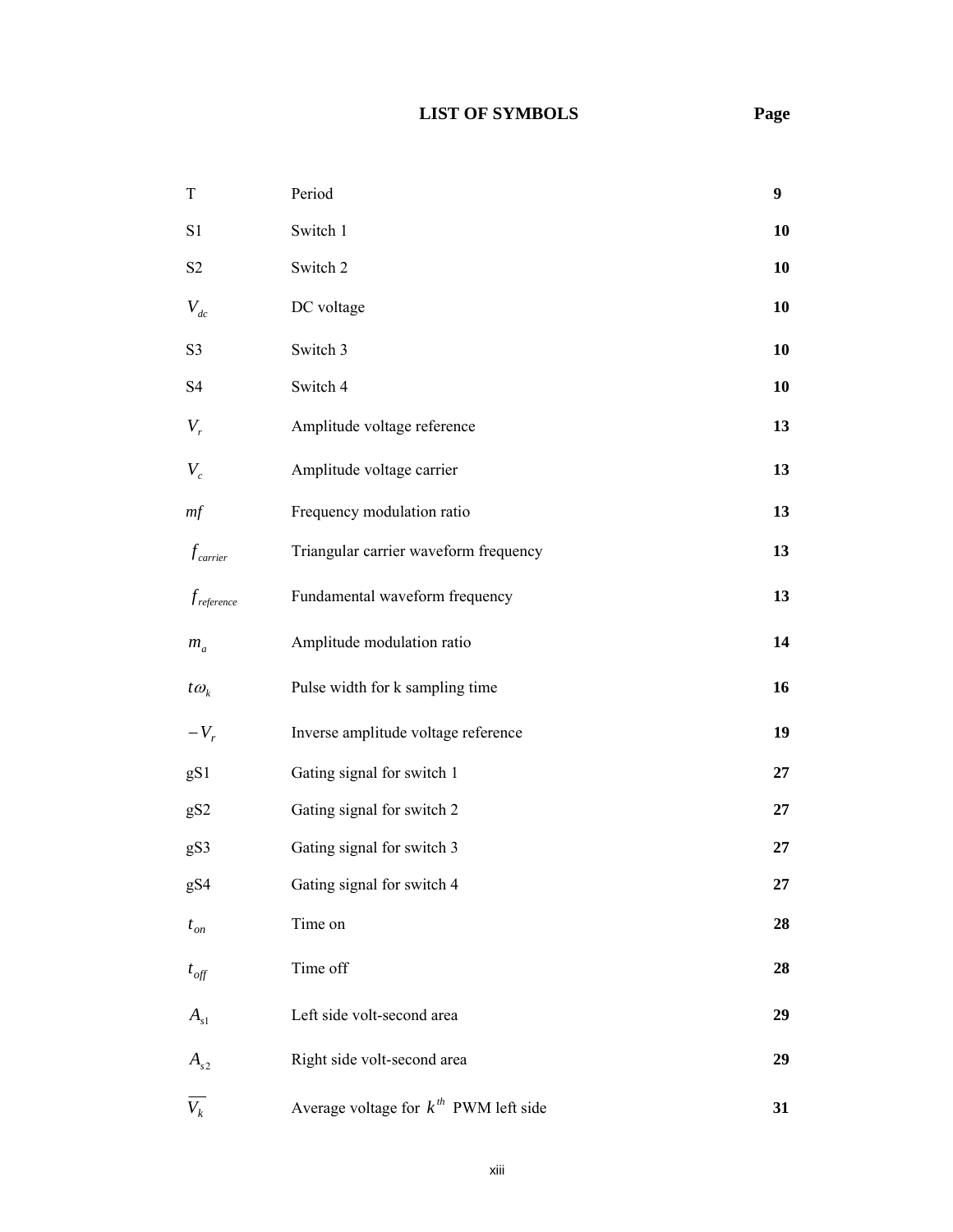| $V_{k+1}$        | Average voltage for $k^{th}$ PWM right side               | 31 |
|------------------|-----------------------------------------------------------|----|
| $\delta_{\rm k}$ | Pulse area for left side                                  | 31 |
| $\delta_{k+1}$   | Pulse area for right side                                 | 31 |
| $\beta_k$        | Parameter that control the average voltage for left side  | 31 |
| $\beta_{k+1}$    | Parameter that control the average voltage for right side | 31 |
| $\delta_0$       | Half period PWM pulse for left and right side             | 31 |
| $V_m$            | Amplitude voltage                                         | 31 |
| $\alpha_n$       | Angle for carrier frequency                               | 31 |
| $\alpha_{k}$     | Instant switching angle left side                         | 33 |
| $\alpha_{k+1}$   | Instant switching angle right side                        | 33 |
| $\boldsymbol{I}$ | Input current                                             | 57 |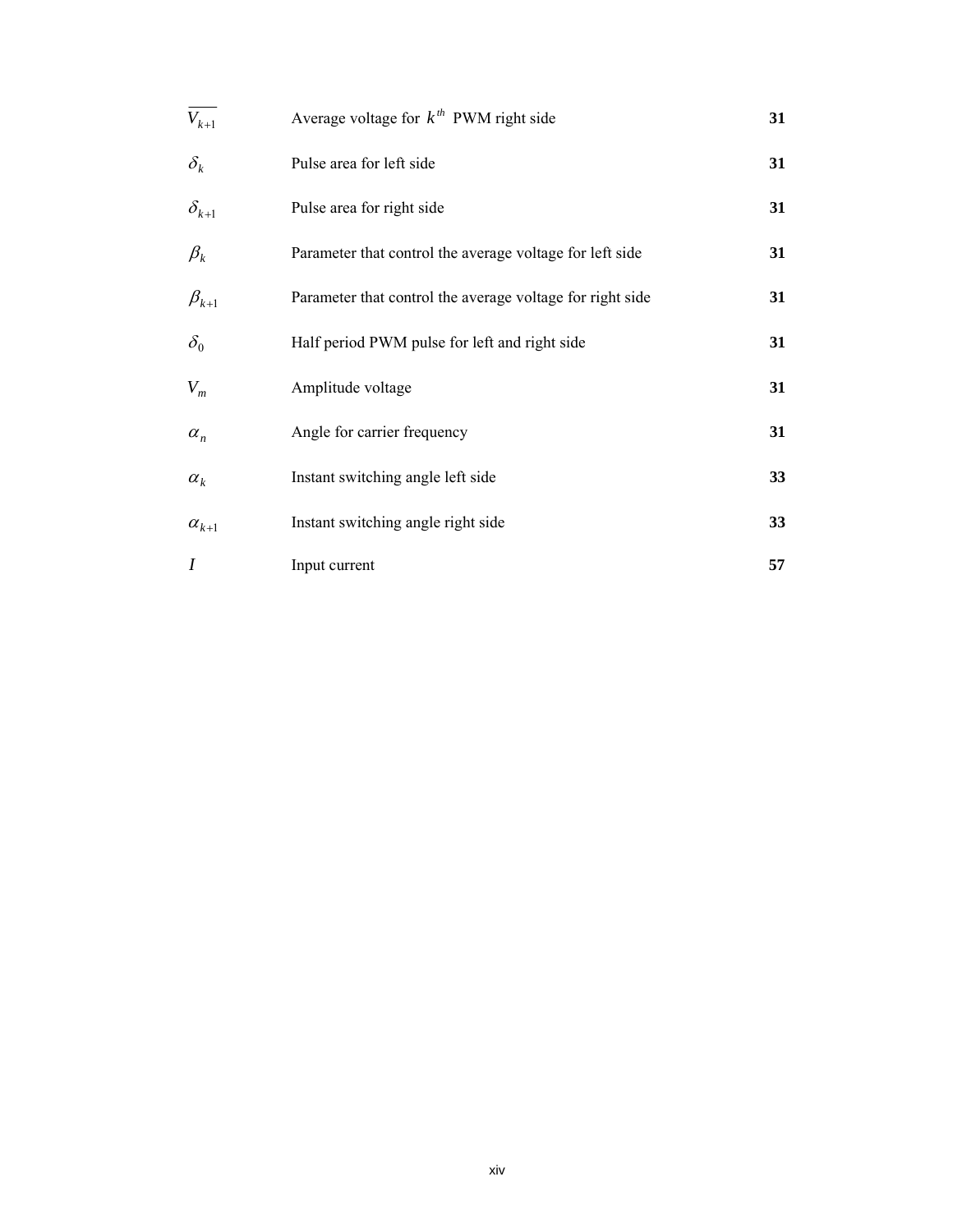## **LIST OF ABBREVIATIONS Page**

| AC            | <b>Alternating Current</b>                        | 1                |
|---------------|---------------------------------------------------|------------------|
| DC            | Direct Current                                    | 1                |
| <b>BJT</b>    | <b>Bipolar Junction Transistor</b>                | 1                |
| <b>MOSFET</b> | Metal Oxide Semiconductor Field Effect Transistor | 1                |
| <b>SPWM</b>   | Sinusoidal Pulse Width Modulation                 | $\boldsymbol{2}$ |
| <b>SIMCAD</b> | Simulation of computer aided design               | 4                |
| <b>PWM</b>    | Pulse width modulation                            | 5                |
| kHz           | kilo hertz                                        | 6                |
| VSI           | Voltage source inverter                           | 7                |
| <b>CSI</b>    | Current source inverter                           | 7                |
| <b>IGBT</b>   | Insulated gate bipolar junction transistor        | 8                |
| <b>THD</b>    | Total harmonic distortion                         | 8                |
| <b>DSP</b>    | Digital Signal Processing                         | 49               |
| <b>FPGA</b>   | Field Programmable Gate Array                     | 111              |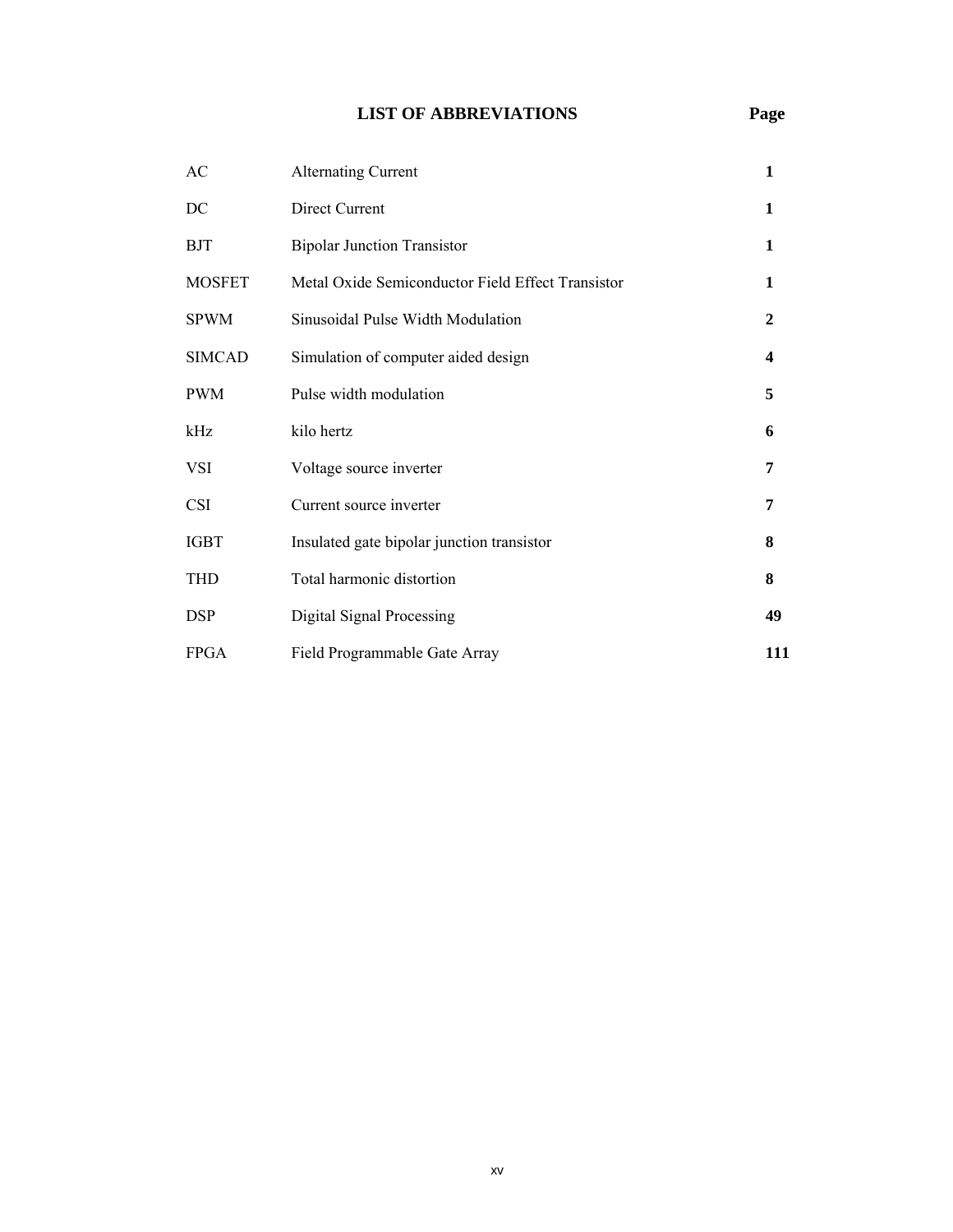#### **REKABENTUK DAN PEMBANGUNAN DENYUT PENSUISAN SPWM UNIPOLAR UNTUK KEGUNAAN PENYONGSANG SATU FASA TETIMBANG PENUH**

#### **ABSTRAK**

Tesis ini menerangkan rekabentuk dan pembangunan denyut pensuisan SPWM unipolar yang dibangunkan secara kaedah digital untuk penyongsang satu fasa tetimbang penuh. Satu strategi kawalan pensuisan diusulkan untuk digunakan pada penyongsang satu fasa. Kelebihan utama strategi kawalan pensuisan ini adalah ia tidak memerlukan litar tambahan untuk penjanaan masa mati (dead time) bagi suis penyongsang. Melalui teknik tersebut, satu persamaan untuk menentukan sudut denyut PWM diterbitkan dan kiraan sudut denyut pensuisan dilakukan. Denyut pensuisan dengan frekuensi gelombang pembawa 1 kHz hingga 5 kHz dengan nisbah pemodulatan amplitud antara 0.1 hingga 1 dikira berdasarkan persamaan yang diterbitkan. Mikropengawal jenis Atmel AT89S52 digunakan untuk menjana denyut pensuisan tersebut. Penyongsang satu fasa tetimbang penuh berkadaran 300W dibina untuk menguji keberkesanan denyut pensuisan yang dijana melalui mikropengawal. Pengukuran bagi denyut yang terkecil dan terbesar bagi setiap frekuensi pembawa diukur bagi memastikan ia mengikut nilai kiraan. Melalui ujikaji, didapati bahawa denyut pensuisan dengan gelombang pembawa berfrekuensi 5 kHz dengan nisbah pemodulatan amplitud 1 mempunyai profil jumlah herotan harmonik yang rendah iaitu 2.3% dan masa mati yang lebih baik berbanding dengan denyut pensuisan yang lain. Denyut pensuisan tersebut digunakan untuk menguji prestasi penyongsang satu fasa tetimbang penuh yang dibina. Keputusan ekperimen menunjukkan bahawa jumlah herotan harmonik (THD) bagi gelombang arus keluaran adalah kurang daripada 3% dan kecekapan penyongsang pula adalah sekitar 89% pada beban rintangan 300W. Pengujian kesan masa mati terhadap jumlah herotan harmonik juga dilakukan dan didapati bahawa jumlah herotan harmonik masih lagi di paras 3% walaupun tempoh masa mati ditingkatkan sebanyak seratus peratus.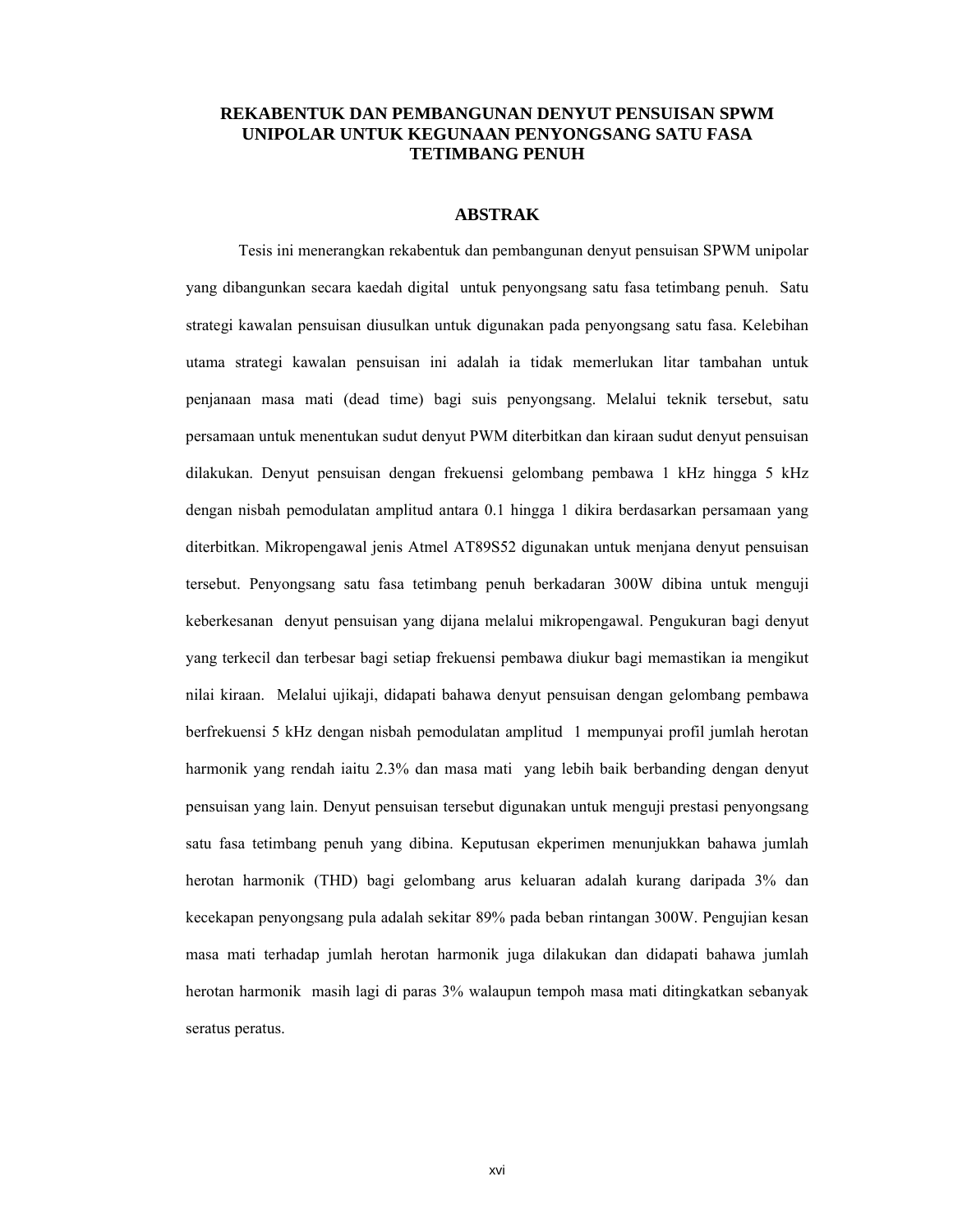#### **DESIGN AND DEVELOPMENT OF UNIPOLAR SPWM SWITCHING PULSES FOR SINGLE PHASE FULL BRIDGE INVERTER APPLICATION**

#### **ABSTRACT**

In this thesis, a design and development of unipolar SPWM switching pulses with digital technique for single phase full bridge inverter is presented. A switching strategy was proposed to be used for full bridge single phase inverter. The main advantage of this strategy is that it does not required additional circuit to generated inverter's dead time. In this technique, the PWM equation was develop and the switching pulse was calculated. The PWM switching pulses with carrier frequency range from 1 kHz to 5 kHz and the amplitude modulation ratio range from 0.1 until 1 were calculated based on the equations derived. The AT89S52 Atmel microcontroller was used to program the switching pulses. The single phase full bridge inverter rated 300W has been developed in order to test the switching pulses generated by microcontroller. The measurement of the smallest and biggest pulse for each carrier frequency has been done in order to make sure the pulses follow the calculated value. Based on the experiment, the switching pulse with carrier frequency of 5 kHz and amplitude modulation ratio of 1 produced THD value of 2.3% and better dead time period. This switching pulse is used to test the single phase full bridge inverter performance. The result shows that the THD of the output current is less than 3% and the efficiency was found to be 89% for 300W pure resistive load. The effect of dead time was also tested and the THD was found to be less than 3% even though the dead time period is increased by 100%.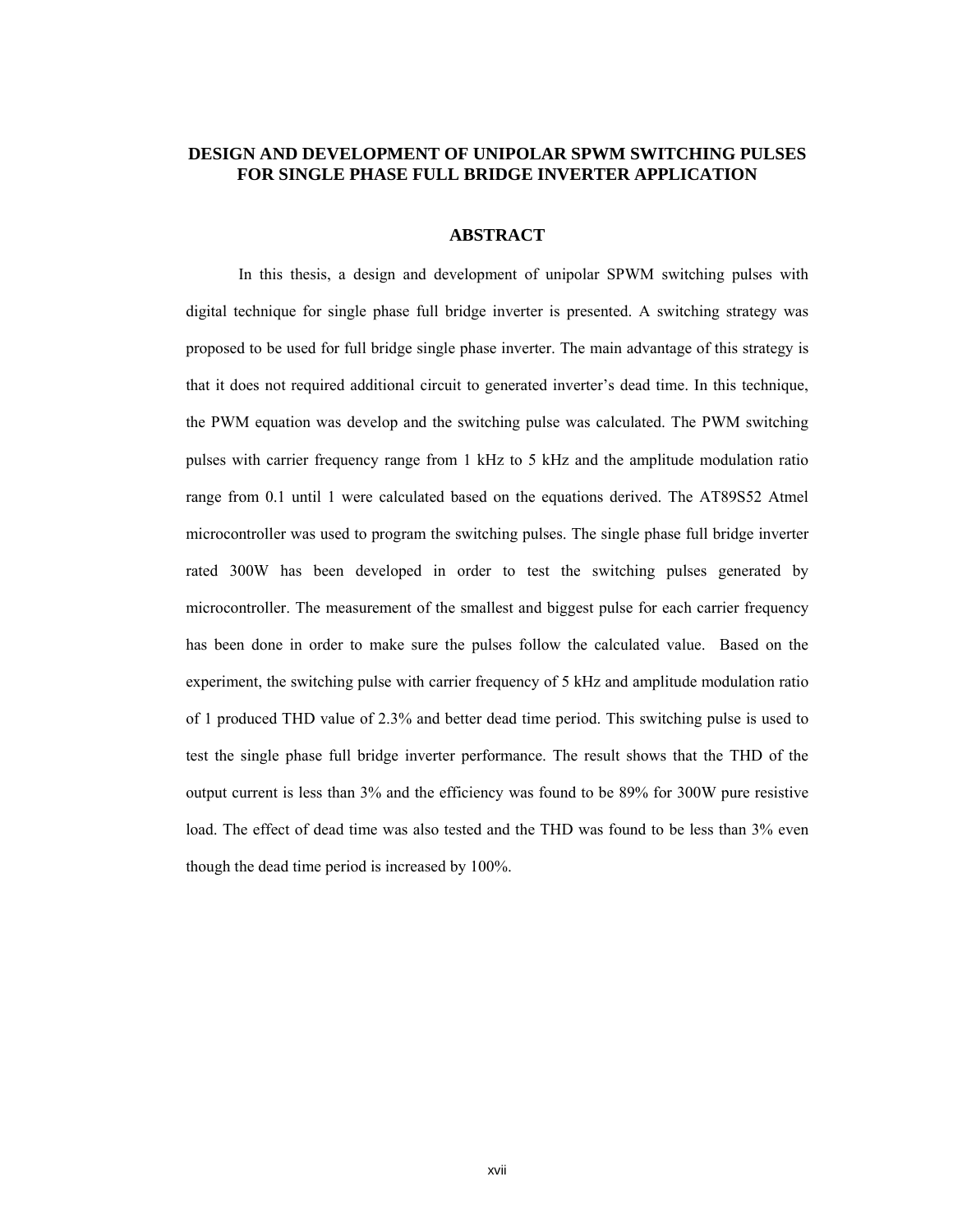## **CHAPTER 1 INTRODUCTION**

#### **1.0 Background**

The application of semiconductor devices in electric power field has been steadily increasing with the passage of time. Power semiconductor devices constitute the heart of the modern power electronics, and are being extensively used in power electronic converters in the form of a matrix of on or off switches, and help to convert power from one form to another. There are four basic conversion functions that normally can be implemented such as AC to AC, AC to DC, DC to AC and DC to DC.

Inverter is one of the converter families which are called DC to AC converter. It converts DC power to AC power to a symmetric AC output voltage at desired magnitude and frequency (Ahmed, 1999). Inverter is widely used in industrial applications such as variable speed AC motor drives, induction heating, standby power supplies and uninterruptible power supplies. The DC power input of inverter is obtained from the existing power supply network. It can be a battery, photovoltaic, wind energy, fuel cell or other DC sources.

 One of the switching mode power conversion is inverter had been discussed and new techniques of switching strategies was implemented in circuit designed. All switching strategies mostly concentrate in term of reducing the power losses, reduce the total harmonic distortion and increasing the efficiencies of the inverter. For the purpose, many researchers have been studying and analyzing types of switches that can be used in inverter. The power semiconductor devices such as the diode, thyristor, triac and power transistor are widely used in power applications as switching devices (Cyril, 1993). Two types of power transistors used for switching devices are Bipolar Junction Transistor (BJT) and Metal Oxide Semiconductor Field Effect Transistor (MOSFET). Both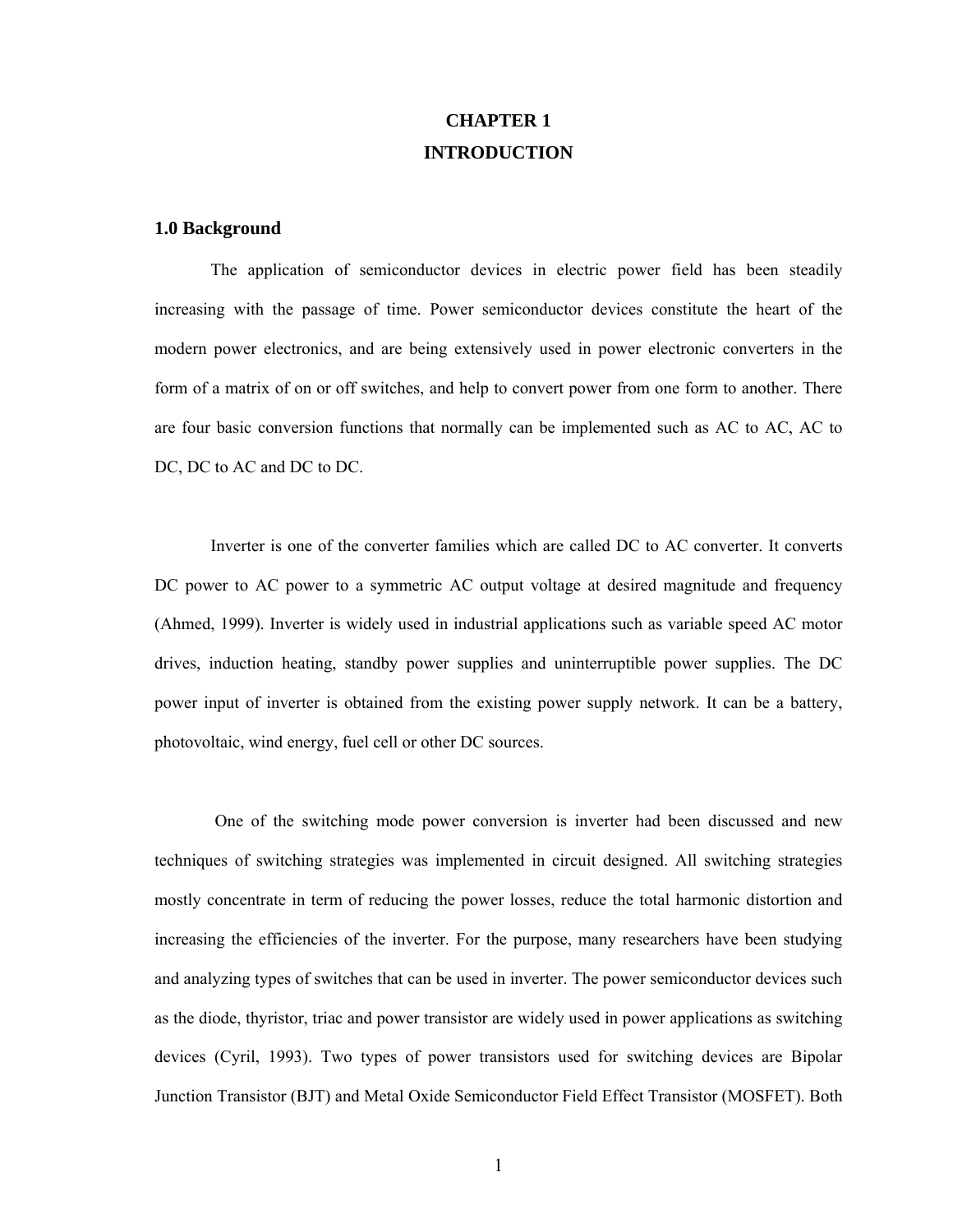of power transistors have a different characteristic where, MOSFET have faster switching speed and BJT have higher capability (Hua , 1995). The important criteria of power transistors in circuit applications also depend on the parameters of rating, conduction losses, switching losses, switching times, control strategy and finally are cost (Cyril, 1993).

 SPWM or sinusoidal pulse width modulation is widely used in power electronics to digitize the power so that a sequence of voltage pulses can be generated by the on and off of the power switches (Ismail , 2006a). The pulse width modulation inverter has been the main choice in power electronic for decades, because of its circuit simplicity and rugged control scheme (Bellar et al., 1998). SPWM switching technique is commonly used in industrial applications (Ismail , 2006b) (Rashid, 2004). SPWM techniques are characterized by constant amplitude pulses with different duty cycle for each period. The width of this pulses are modulated in order to obtain inverter output voltage control and to reduce its harmonic content. Sinusoidal pulse width modulation or SPWM is the most common method in motor control and inverter application. Conventionally, to generate the signal, triangle wave as a carrier signal is compared with the sinusoidal wave, whose frequency is the desired frequency.

The proposed method used in this design is to replace the conventional method with the use of Atmel microcontroller. The use of the microcontroller brings flexibility to change the real-time control algorithms without further changes in hardware. It will reduce the overall cost and has a small size of control circuit for the single phase full bridge inverter.

#### **1.1 Problem Statement**

 Inverter is one of power conversion device that widely used in the world to convert DC input voltage to AC output voltage. The output voltage waveforms of ideal inverters should be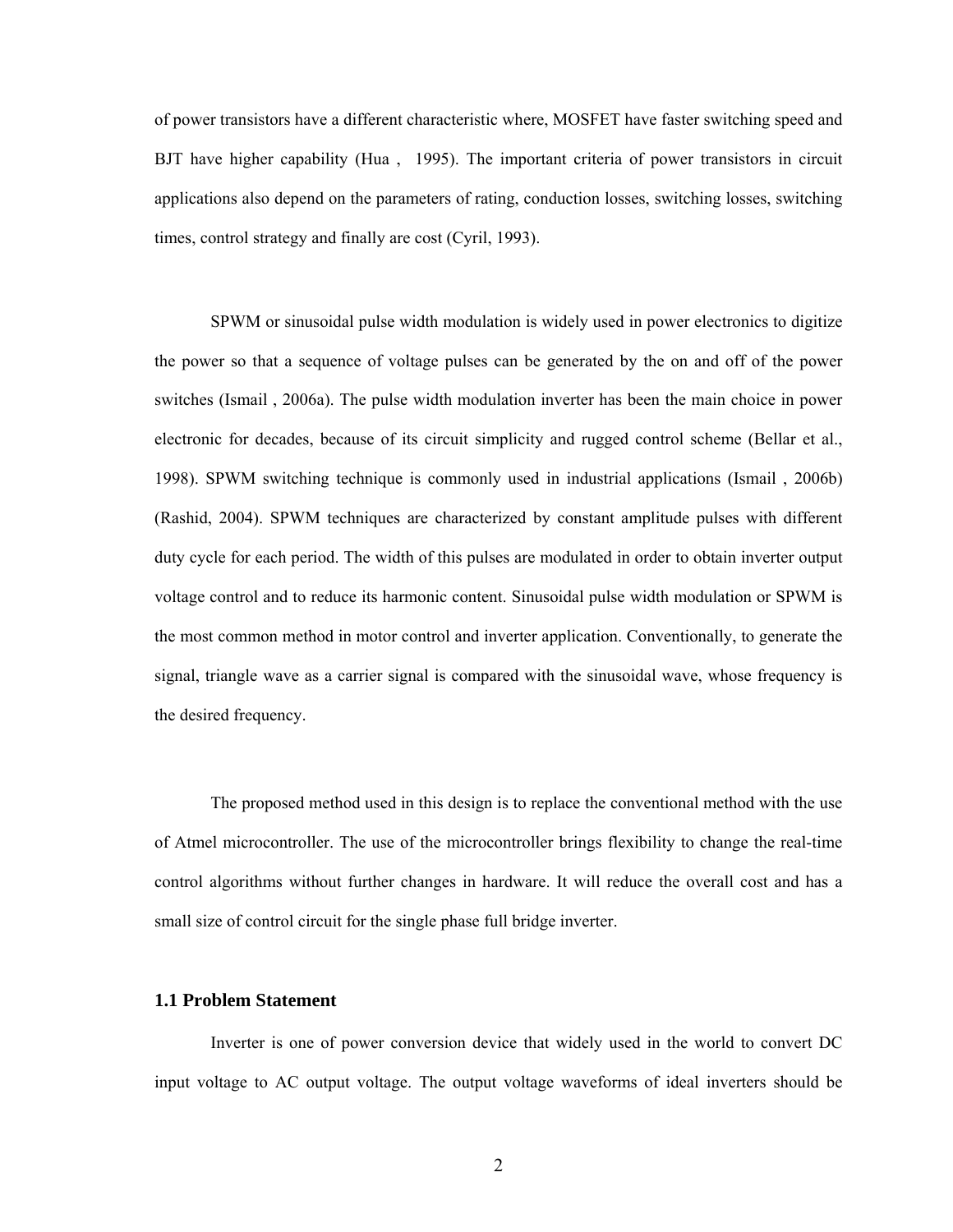sinusoidal. However, the waveform of practical inverter is non-sinusoidal and contains harmonics. Then, for this project, it should get closer sinusoidal waveform within +- 5% harmonics contains. Harmonic contents in inverter output depends more to number of pulses per cycle. As an example, square wave switching method will produce more harmonic contents in inverter output compared to pulse width modulation switching technique. This is due to number of pulses per cycle of pulse width modulation can be modified on the frequency of triangular carrier waveform. The frequency of triangular waveform can be modified from lower frequency to higher frequency. If higher frequency is used, the number of pulses per cycle also increased and at the same time it will reduce the harmonic contents of the inverter.

 In switching losses problem, the number of pulses per cycle also affected. The use of high switching technique will contribute to the high power losses and it also needs to take care on the inverter switching design. The following factors are to be considered in order to meet the requirement.

- i. Cost of equipment
- ii. Size of filter
- iii. Total harmonic distortion
- iv. Power loss in switching elements

In order to fulfill the requirement, the new switching technique had been analyzed and recommended in this thesis, namely SPWM which is generated by Atmel microcontroller. The various frequency triangular carriers with different amplitude modulation ratio SPWM signal had been programmed and tested in single phase inverter circuit in order to find the best switching signal.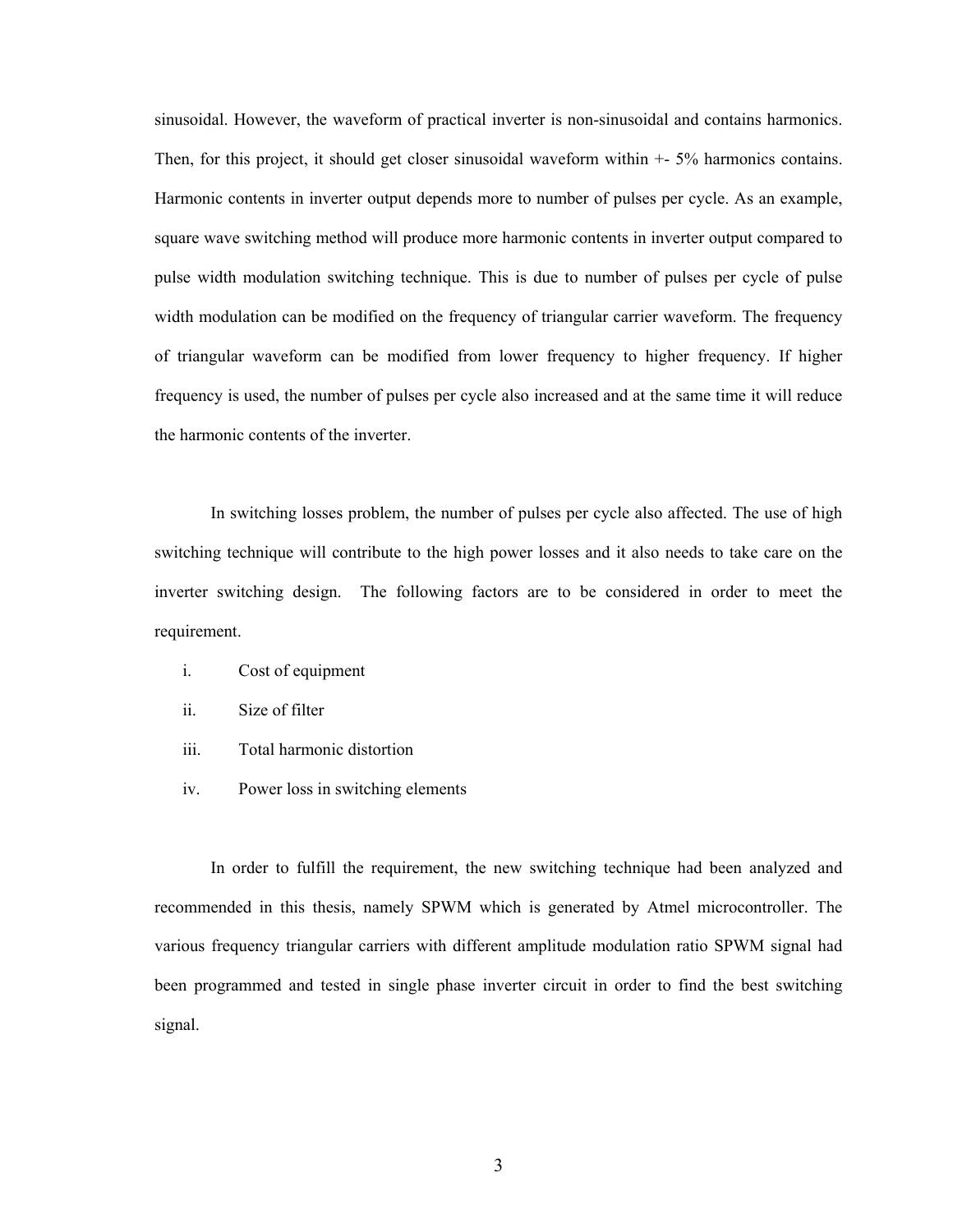## **1.2 Objective of the project**

 The aim of this research is mainly to design and develop the SPWM switching pulse for single phase full bridge inverter application. The main objectives of this research can be summarized as:

- i. To design and implement switching strategy for inverter application, which are simple, reliable, low cost and high efficiency
- ii. To use the power electronics simulation software, SIMCAD or PeSIM version 4.1 to simulate the designed circuits with variety switching conditions to obtain optimum performance
- iii. To develop Sinusoidal Pulse Width Modulation switching pulses with Unipolar Voltage Switching using Atmel microcontroller.
- iv. To develop a complete prototype of inverter with 300W power rating for photovoltaic application
- v. To compare and analyze the simulated results and the prototype inverter unit.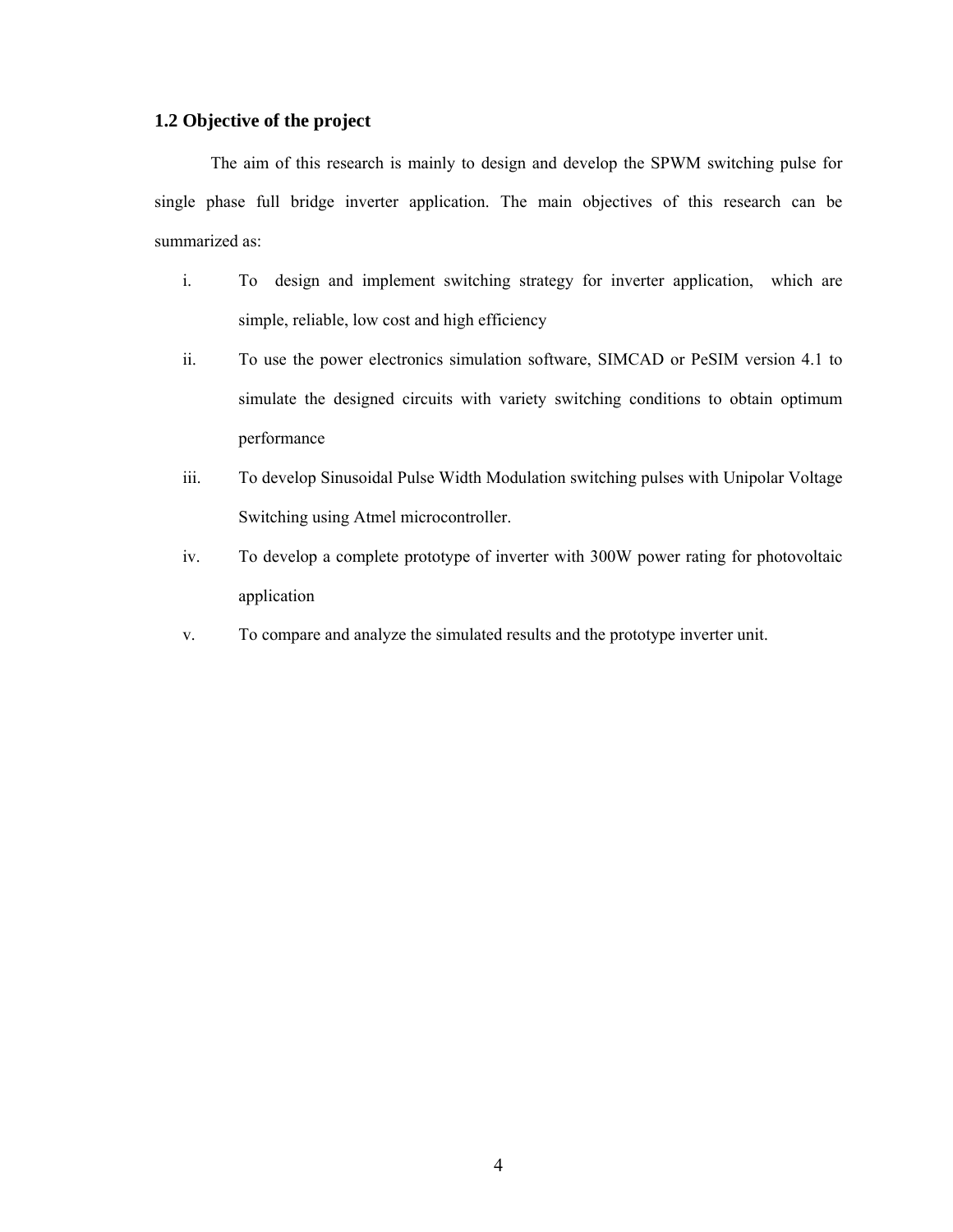#### **1.3 Methodology**

 The flowchart as shown in Figure 1.1 indicates the methodology process used in this research which consist of five main stages.



Figure 1.1: The research methodology

## **1.4 Thesis Outline**

This thesis consists of six chapters, including this chapter and appendices.

Chapter 1 introduces the background of the research, problem statement, objective of the project, methodology and the overall thesis outline.

 Chapter 2 discusses on the operation of a single phase inverter, pulse width modulation (PWM) scheme including natural sampling, regular symmetrical, asymmetrical sampling and PWM switching scheme including bipolar voltage switching and unipolar voltage switching scheme. In this chapter also, review of the previous methods for single phase inverter will discuss.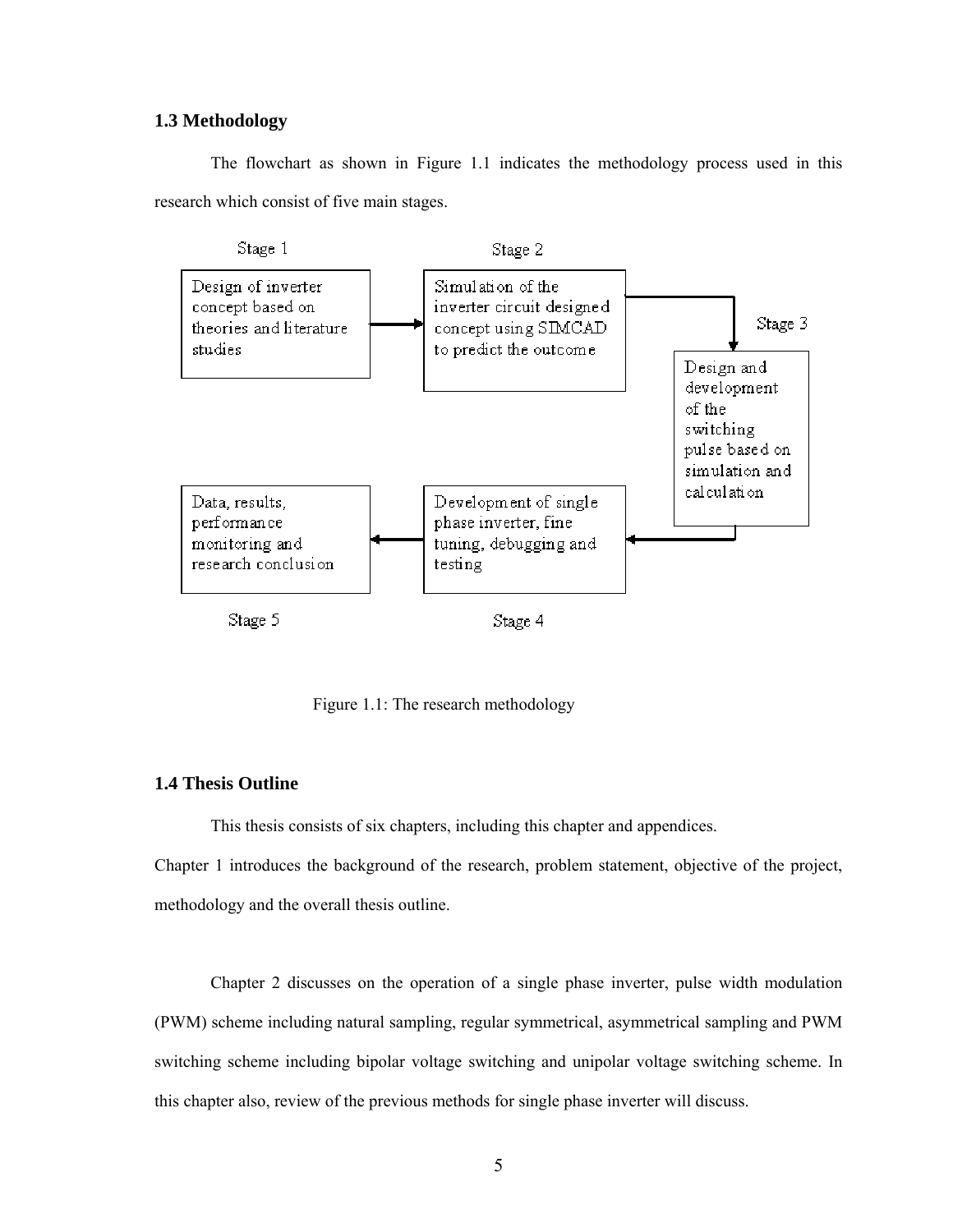Chapter 3 it will discuss on the design of switching pulses for single phase inverter, including inverter switching strategy and its operation, designing the SPWM switching pulses for digital technique implementation and results of the calculated pulse for carrier frequency from 1 kHz to 5 kHz with amplitude modulation ratio from 0.1 to 1.

 Chapter 4 will discuss on the design software and hardware for prototype single phase inverter. It is involved software and hardware development. The flow of the software development for switching pulses is given detail in this chapter. It is including AT89S52 Atmel microcontroller, designing the switching pulses with microcontroller, software development, assembler and ISP programmer. In this chapter also, hardware development prototype for single phase inverter is clearly described. It is including switching element, gate driver, low-pass filter and transformer.

 In Chapter 5 experimental and simulation results are compared to verify the usefulness of the switching pulses and single phase inverter. Finally, conclusion and a suggestion will be presented in Chapter 6.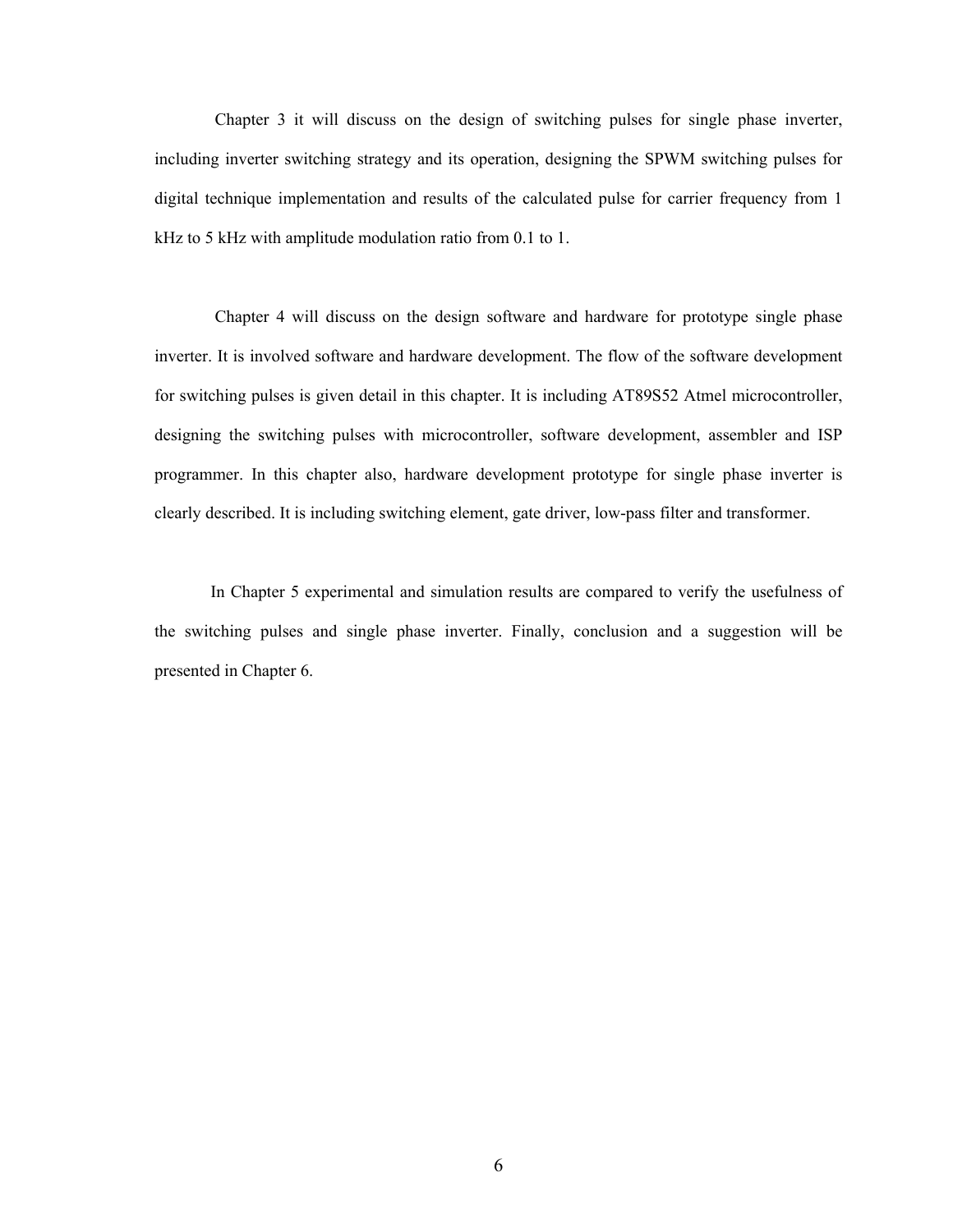#### **CHAPTER 2**

#### **SINGLE PHASE INVERTER AND ITS SWITCHING SCHEME**

#### **2.0 Introduction**

 In this chapter, types of inverter, inverter topology and its operation will be reviewed. The concept of Pulse Width Modulation (PWM) technique on single phase inverter is described and it covered different types of PWM strategies which were applied in inverter circuit.

#### **2.1 Inverter**

 Inverters can be found in a variety of forms, including half bridge or full bridge, single phase or three phase, current source (CSI) or voltage source (VSI) and two-level or multilevel. The single phase voltage-source inverters can be further divided into three general categories, pulse width modulation type, square wave type ( also known as six step inverters) and single phase inverters with voltage cancellation.

 In pulse width modulated (PWM) inverters, the input DC voltage is essentially constant in magnitude and the AC output voltage has controlled magnitude and frequency. Therefore the inverter must control the magnitude and the frequency of the output voltage. This is achieved by PWM of the inverter switches and hence such inverters are called PWM inverters.

 For square-wave inverters, the input DC voltage is controlled in order to adjust the magnitude of the output AC voltage. Therefore the inverter has to control only the frequency of the output voltage. The output AC voltage has a waveform similar to a square-wave.

In single phase inverter with voltage cancellation, it is possible to control the magnitude and the frequency of the inverter output voltage with a constant DC input voltage for a different switch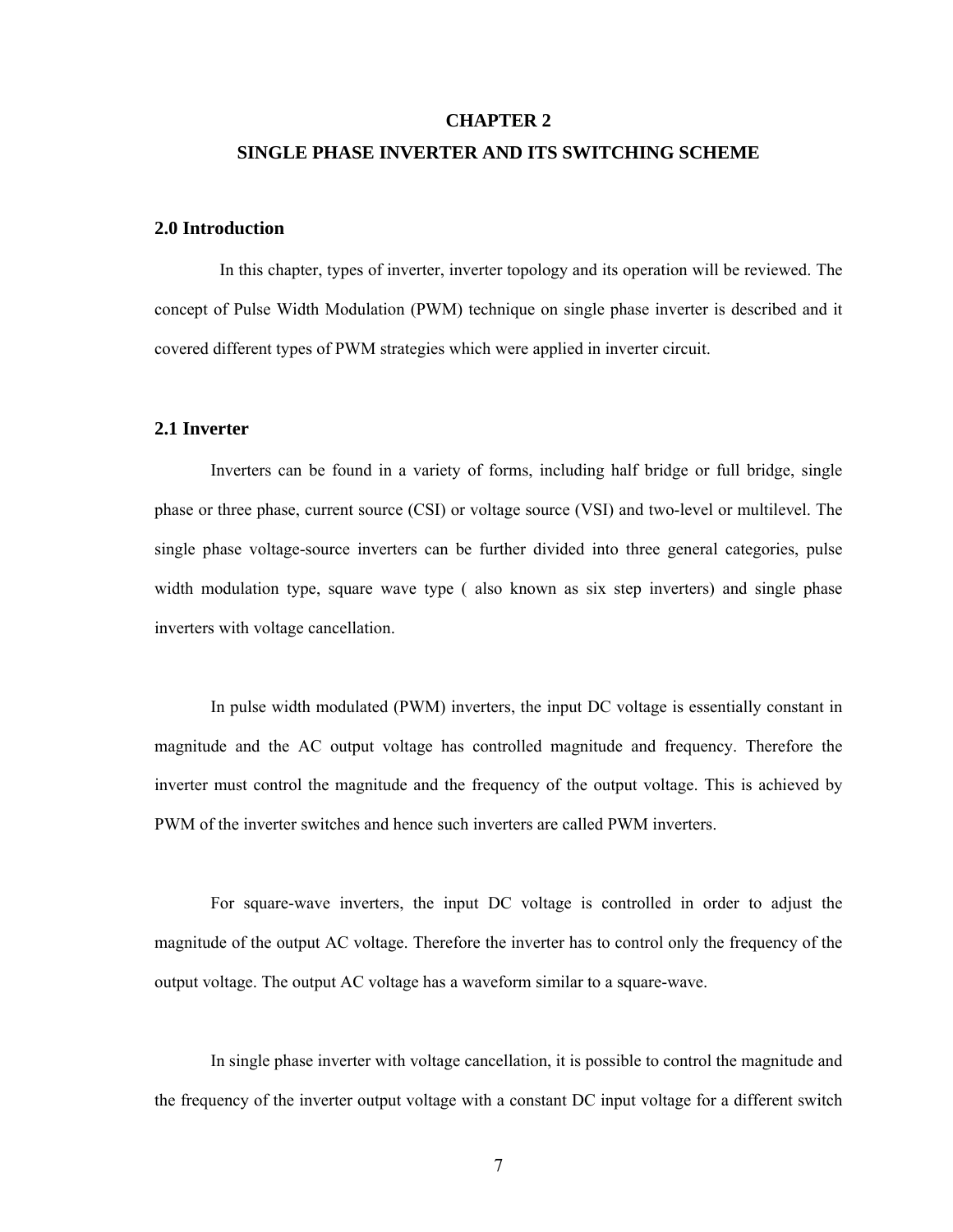mode that is not pulse width modulated. The inverter output voltage waveform is similar to square wave. This technique works only with single-phase inverters.

As mentioned earlier, all inverters can be operated by controlled turn-on and turn-off semiconductor devices such as BJT, MOSFET, IGBT and others. Modern inverters used IGBT as the main power control devices (Mohan, 2003) but MOSFET is also used especially for lower voltage, power ratings and application that required high efficiency and high switching frequency.

The output voltage waveform of ideal inverters should be sinusoidal but in reality, the waveforms of inverters are non sinusoidal and contain certain harmonics. The typical definition for a harmonic is a sinusoidal voltage and currents at frequencies that are integer multiples of the main generated (or fundamental) frequency ( Arrillaga, 2003). Harmonic distortion levels can be characterized by the complete harmonic spectrum with magnitudes and phase angles of each individual harmonic component (Lee, 1999). It is also common to use a single quantity that is known as Total Harmonic Distortion (THD) (Sankaran, 2001). It is measure of the magnitude of harmonic distortion. For current, the distortion values must be referred to a constant base (e.g the rated load current or demand current ) rather than the fundamental component. This provides a constant reference while the fundamental can vary over a wide range. The problem of the harmonics in low voltage distribution systems is considered important. Harmonics now represent a major design consideration in power electronic applications.

 In (Rashid, 2004), the harmonics contents in output voltage of inverter can be minimized significantly by switching techniques. Nowadays the best switching technique is still under investigation but pulse-width modulated (PWM) is chosen as a switching technique purposely to reduce the harmonics in inverter output.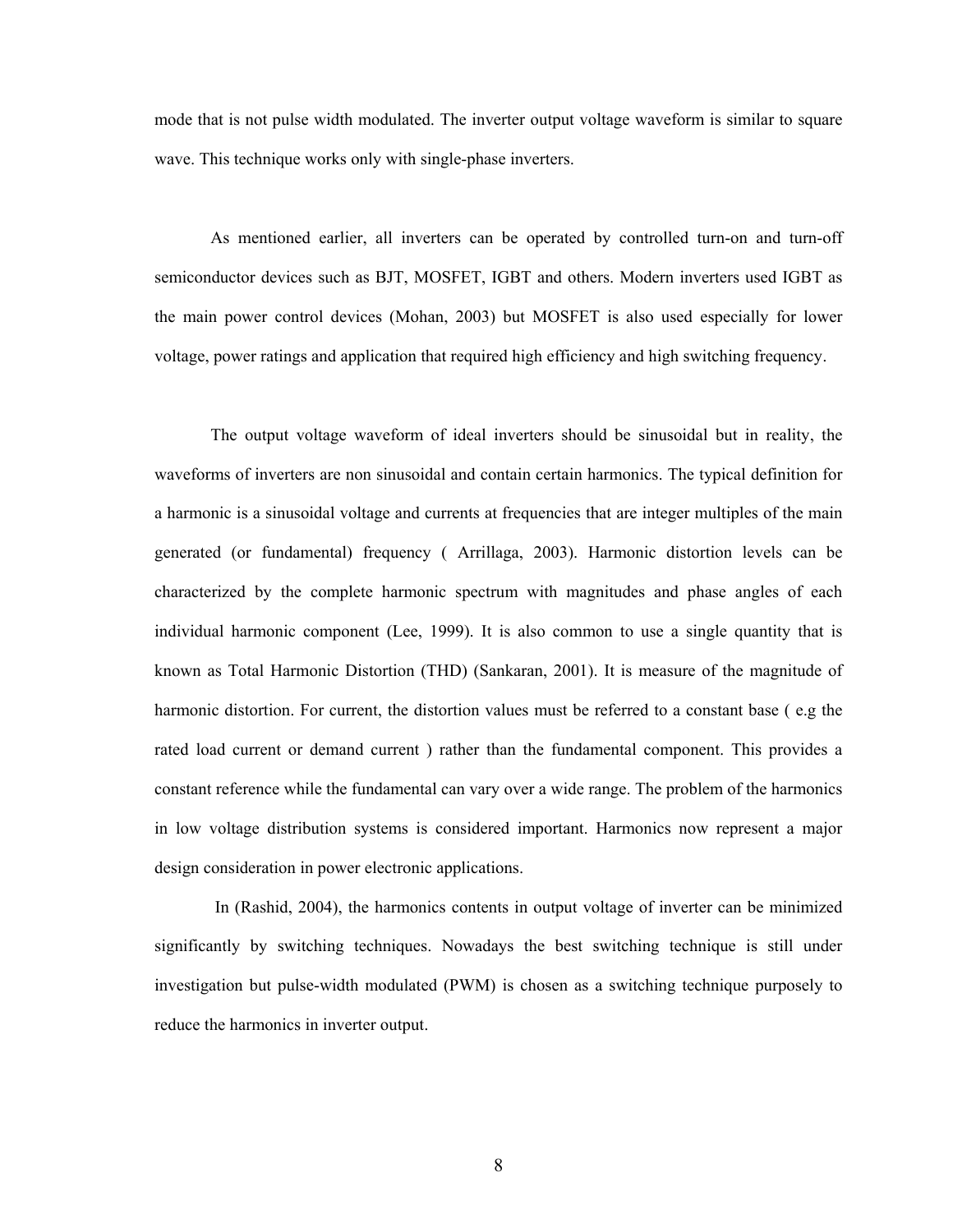#### **2.2 Single Phase Inverter Topology**

 There are two circuit topologies commonly used in single phase inverter circuit. Half bridge and full bridge configuration are the main topologies used in low and high power applications. For certain low power application, the half bridge may suffice but the full bridge is more convenient for adjustment of the output voltage by pulse width modulation techniques (Mohan, 2003).

#### **2.2.1 Half Bridge Inverter**

 The power circuit topology and output example for half bridge inverter is shown in Figure 2.1. The inverter circuit consists of two controlled static switching elements. The switching elements can be transistor, MOSFET, IGBT and extra. The switching elements are labeled S1 and S2 and each of switches has an anti-parallel diode. It is evident from the presence of the diodes that the switching devices S1 and S2 need not have the capability to block the reverse voltages. If the switching element is power MOSFET, there may not be a need to use the anti-parallel diodes because the devices structure has an anti-parallel diode (Joseph, 1995).

 The basis operation of half bridge inverter can be divided into two operations. If switch S1 turned on for period of  $\frac{T}{2}$ , the instantaneous output voltage across the load equal to  $\frac{V_{dc}}{2}$ . If switch S2 turned on for period of  $\frac{1}{2}$ *T* to T, the instantaneous output voltage  $\frac{1}{2}$  $\frac{-V_{dc}}{2}$  will appear (Rashid, 2004). The switching strategy for switch S1 and switch S2 must be designed to make sure both switches not turn on at the same time. If that happens, it is equivalent to a short circuit across the DC input, resulting in excessive current and possible damage to the switching elements (Joseph, 1995).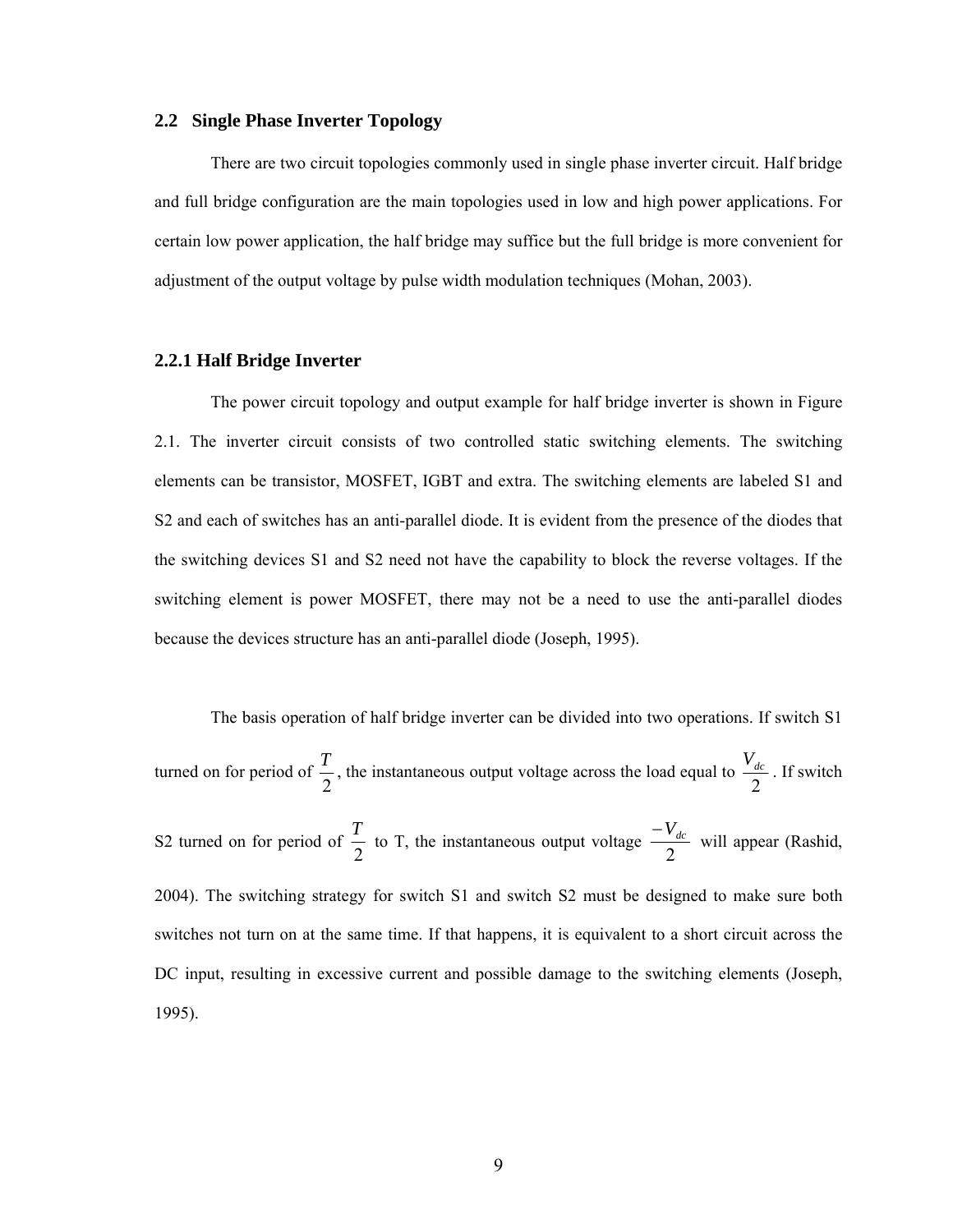

Figure 2.1: Half bridge circuit topology and its output example

#### **2.2.2 Full Bridge Inverter**

 A single phase full bridge inverter circuit and its output example are shown in Figure 2.2. It consists of four switching elements and it is used in higher power ratings application. The four switches are labeled as S1, S2, S3 and S4. The operations of single phase full bridge inverter can be divided into two conditions. Normally the switches S1 and S4 are turned on and kept on for one half period and S2 and S3 are turned off. At this condition, the output voltage across the load is equal to  $V_{dc}$ . When S2 and S3 are turned on, the switches S1 and switches S4 are turned off, then at this time the output voltage is equal to  $-V_{dc}$ . The output voltage will change alternately from positive half period and negative half period. Same like in half bridge inverter, to prevent short circuit across DC supply occurred, the switches S1 and S4 must be in 'on' state while S2 and S3 must be in 'off' state. In order to prevent short circuit occurred, dead time mechanism has been used in gate driver circuit ( David , 1997).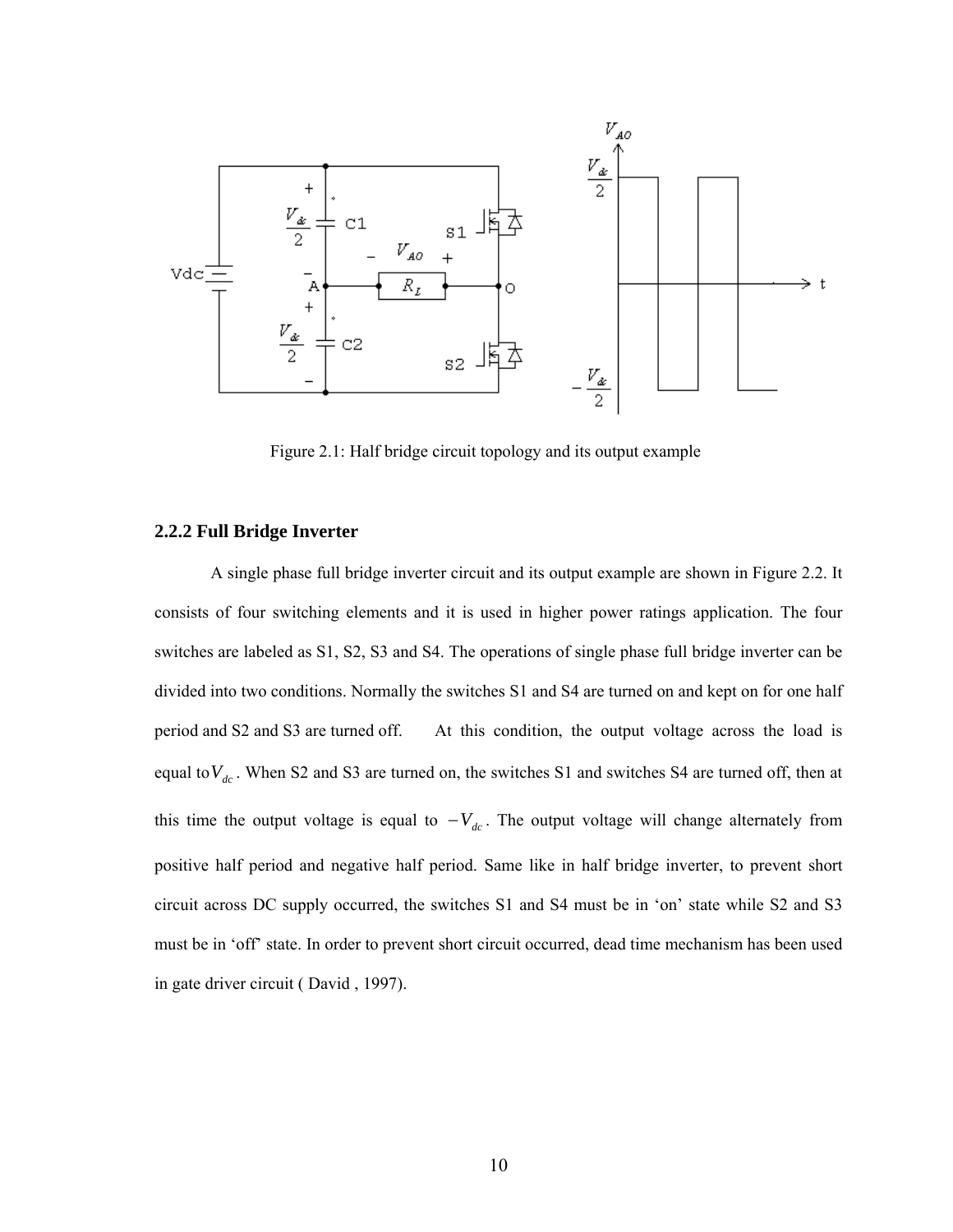

Figure 2.2: Full bridge inverter topology and its output example

#### **2.3 Pulse Width Modulation (PWM) Scheme**

 Historically, pulse width modulation (PWM) switching strategy development has been largely prompted by the changes in technology that have occurred over the past 30 years. It started with the natural-sampled PWM analogue technique (Mekhlief, 1999) in early 60s, followed by the regular-sampled PWM digital techniques (Holtz, 1992) in the early 70s, through to the microprocessor-based harmonic elimination and optimized PWM techniques in the mid and late 70s and more recently the new optimal PWM strategies in the 1980s (Luo, 1996) (Holtz, 1994). It has been shown that since natural-sampled PWM techniques are essentially analogue, these are inappropriate for discrete digital hardware or microprocessor software implementation. The heart of any PWM converter scheme is undoubtedly the switching strategy used to generate the switching edges of PWM control waveform (DaSilva , 1992) (Mekhlief , 2000).

 The reason for using PWM techniques is that they provide voltage and current wave shaping customized to the specific needs of the applications under consideration (Escalante, 1995). By using PWM techniques, the frequency spectra of input waveforms can be changed such that the major non-fundamental components are at relatively high frequency and also to reduce the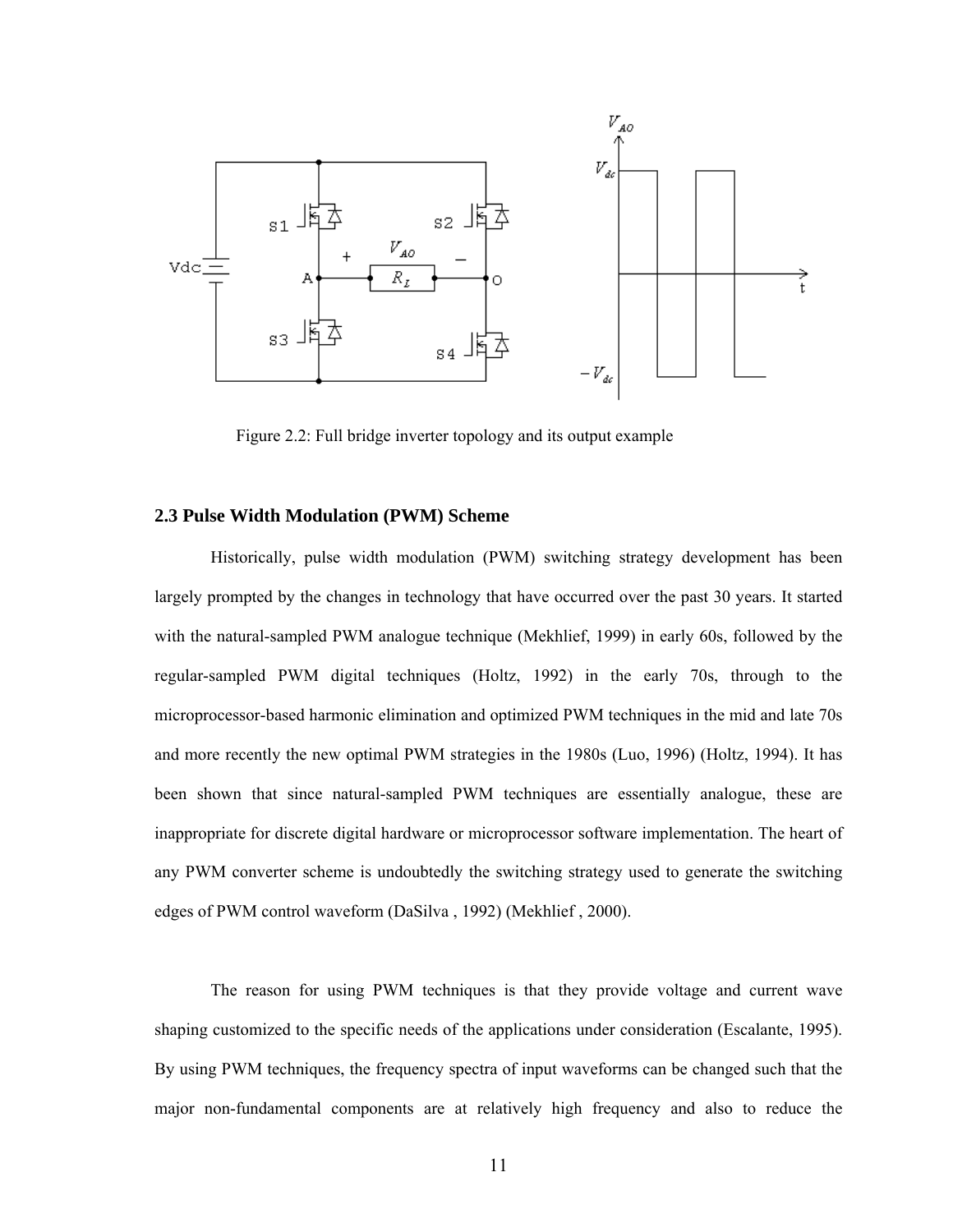switching stress imposed on the power switching devices (Zmood,1998). Most PWM is generated by comparing a reference waveform with a triangular carrier waveform signal ( Pekik , 1995) ( Ismail , 2007). However, the reference waveform may come in various shapes to suit the converter topology, such as sine wave and distorted sine wave. A sinusoidal waveform signal is used for PWM in DC to AC converter where it is used to shape the output AC voltage to be close to a sine wave.

#### **2.3.1 Natural Sampling**

The principle of natural sampling PWM is based on the comparison real time of sine wave waveform (reference waveform) with a triangular carrier waveform. Figure 2.3 shows the basic concept comparison between reference waveform and carrier waveform and Figure 2.4 shows natural sampling pulse width modulation. A high frequency triangular carrier waveform  $V_c$  is compared with a sinusoidal reference waveform  $V_r$  of the desired frequency. The PWM signal is high when the magnitude of sinusoidal wave is higher than the triangular wave otherwise it is low.



Figure 2.3: The basic concept of natural sampling PWM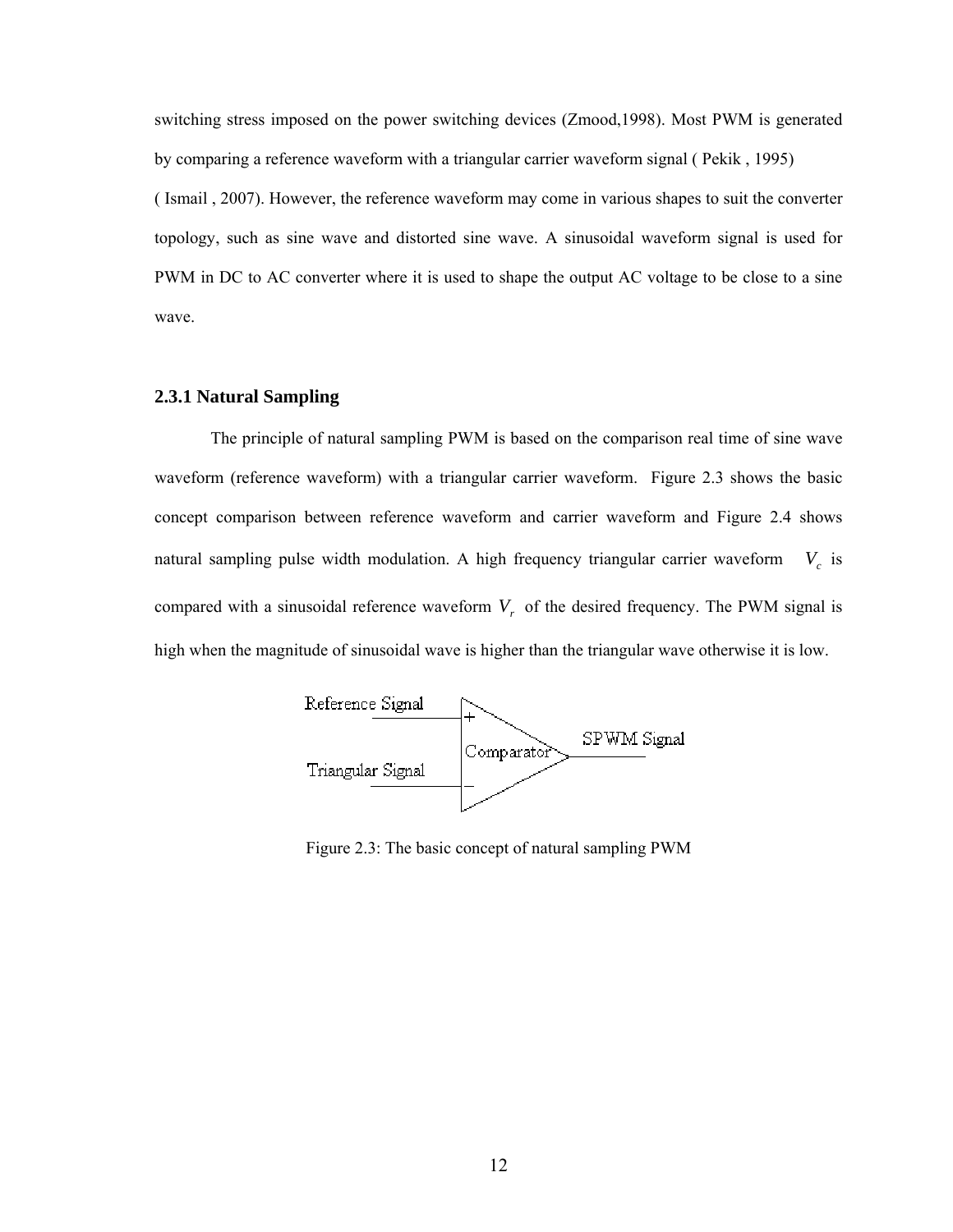

Figure 2.4: Natural sampling pulse width modulation (half cycle)

The reference signal  $V_r$  is used to modulate the switch duty ratio and has a frequency  $f_{reference}$ , which is the desired fundamental frequency of the inverter voltage output. Meanwhile the triangular carrier waveform  $V_c$  is at a switching frequency  $f_{\text{carrier}}$  which establishes the frequency with which the inverters are switched. The frequency modulation ratio *mf* is defined as the ratio of the frequencies of the triangular carrier waveform and the reference signals which is written as

$$
mf = \frac{f^{carrier}}{f_{reference}} = \frac{f^{tri}}{f \sin} \tag{2.1}
$$

Where;

 $f_{\text{carrier}} = f_{\text{tri}}$  =Triangular carrier waveform frequency

 $f_{reference} = f_{sin}$  = Fundamental waveform frequency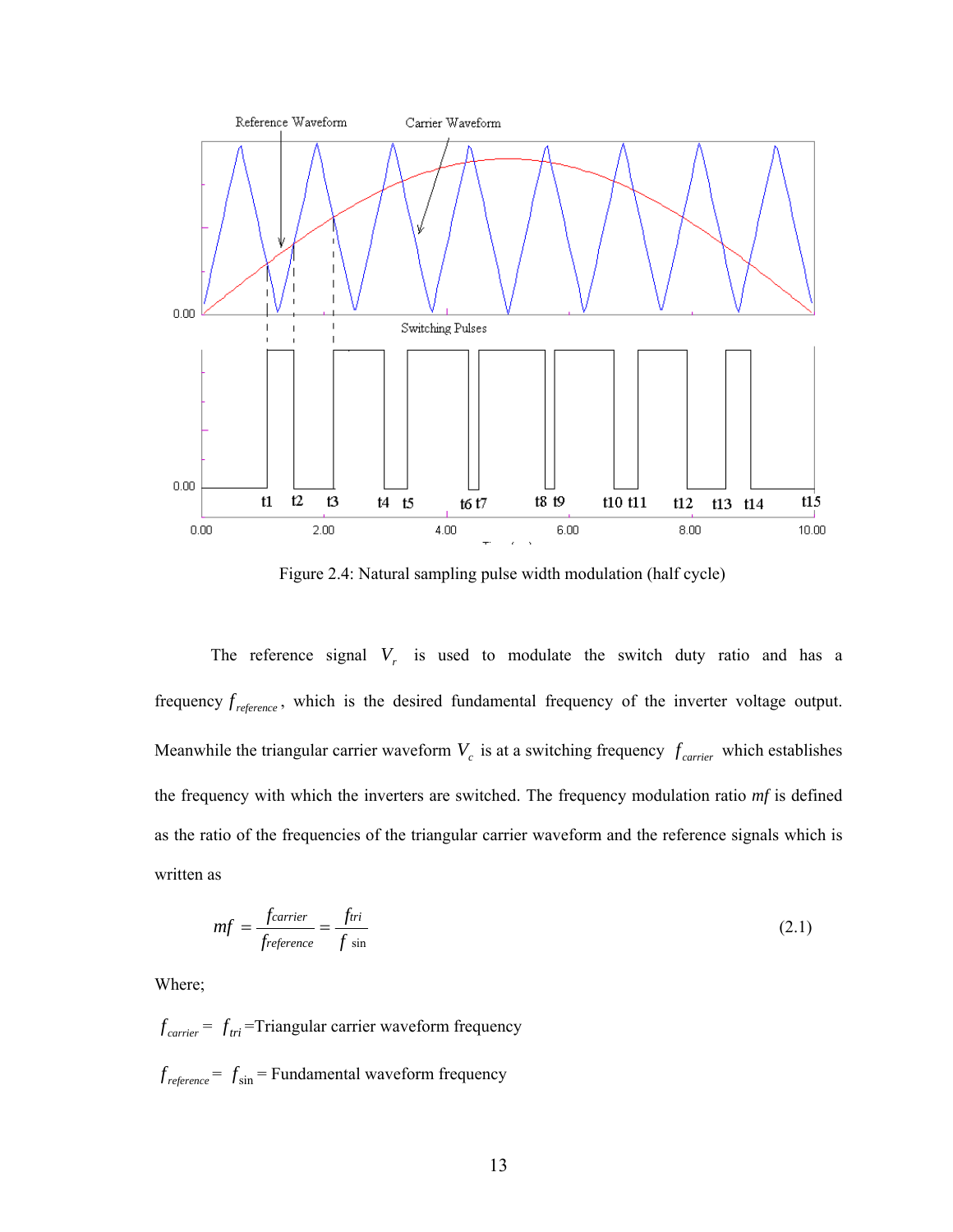The amplitude modulation ratio *ma* is defined as the ratio of the amplitude of the reference and carrier signals and is given by

$$
ma = \frac{V_{m, reference}}{V_{m, carrier}} = \frac{V_{m, sin}}{V_{m, carrier}}
$$
\n(2.2)

Where;

 $V_{m, reference} = V_{m, sin}$  = Peak amplitude of reference waveform

 $V_{mg\, center}$  = Peak amplitude of triangular carrier waveform

 The amplitude of the PWM of the fundamental frequency output is controlled by *ma* . This is significant for an unregulated DC voltage because the value of *ma* can be adjusted to compensate the variations in the DC voltage, thus producing a constant amplitude output. When *ma* is greater than 1 or over modulation, the amplitude of the output increases with *ma* , but not linear.

#### **2.3.2 Regular sampling PWM**

 One major limitation with natural sampling PWM is the difficulty of its implementation in a digital modulation system, because the intersection between the reference waveform and the triangular waveform is defined by a transcendental equation and is complex to calculate. An analogue circuit possesses the advantages of a low cost with a fast dynamic response, but suffers from a complex circuitry to generate complex PWM, limited function ability and difficulty to perform in circuit modifications (Mekhlief , 1999). To overcome this limitation the modern popular alternative is to implement the modulation system using a regular sampling PWM strategy. This technique was introduced to provide a more flexible way of designing the system. The system offers simple circuitry, software control and flexibility in adaptation to various applications. The two most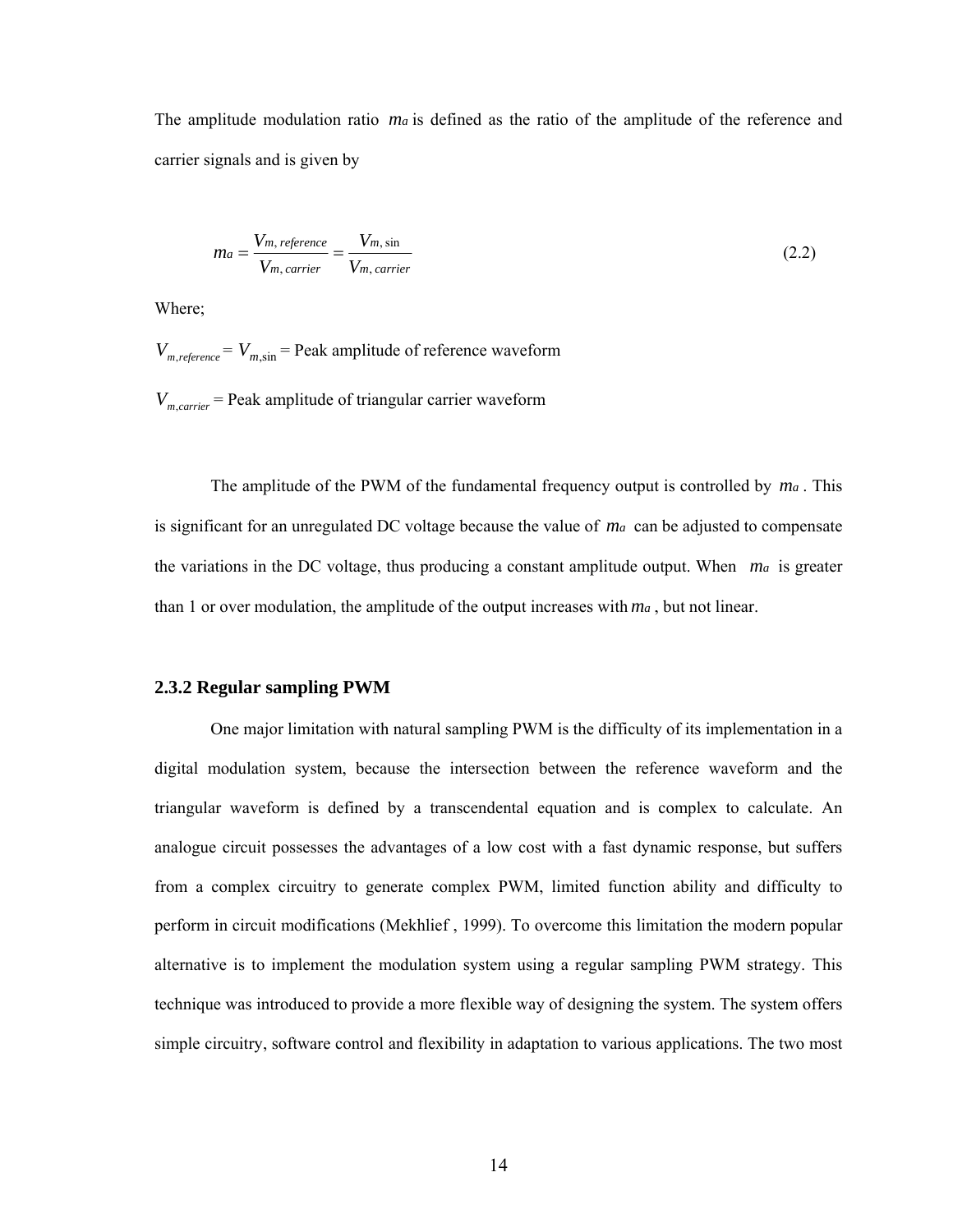common regular sampling techniques are regular symmetrical and asymmetrical sampling (Ledwich, 1991).

#### **2.3.2.1 Symmetrical sampling PWM**

 In regular sampling technique, the reference waveform is sampled at regularly spaced intervals. Normally, the sampling take places at the triangular waveform peaks. With one sample per carrier cycle the output is a double edge modulated waveform, which is symmetrical with respect to the centre point between the two consecutive samples. The modulation process is termed symmetrical modulation because the intersection of adjacent sides of the triangular carrier waveform with the stepped sine wave, about the non-sampled carrier peak, is equidistant about the carrier peak. Figure 2.5 illustrating the general features of symmetrical sampling PWM.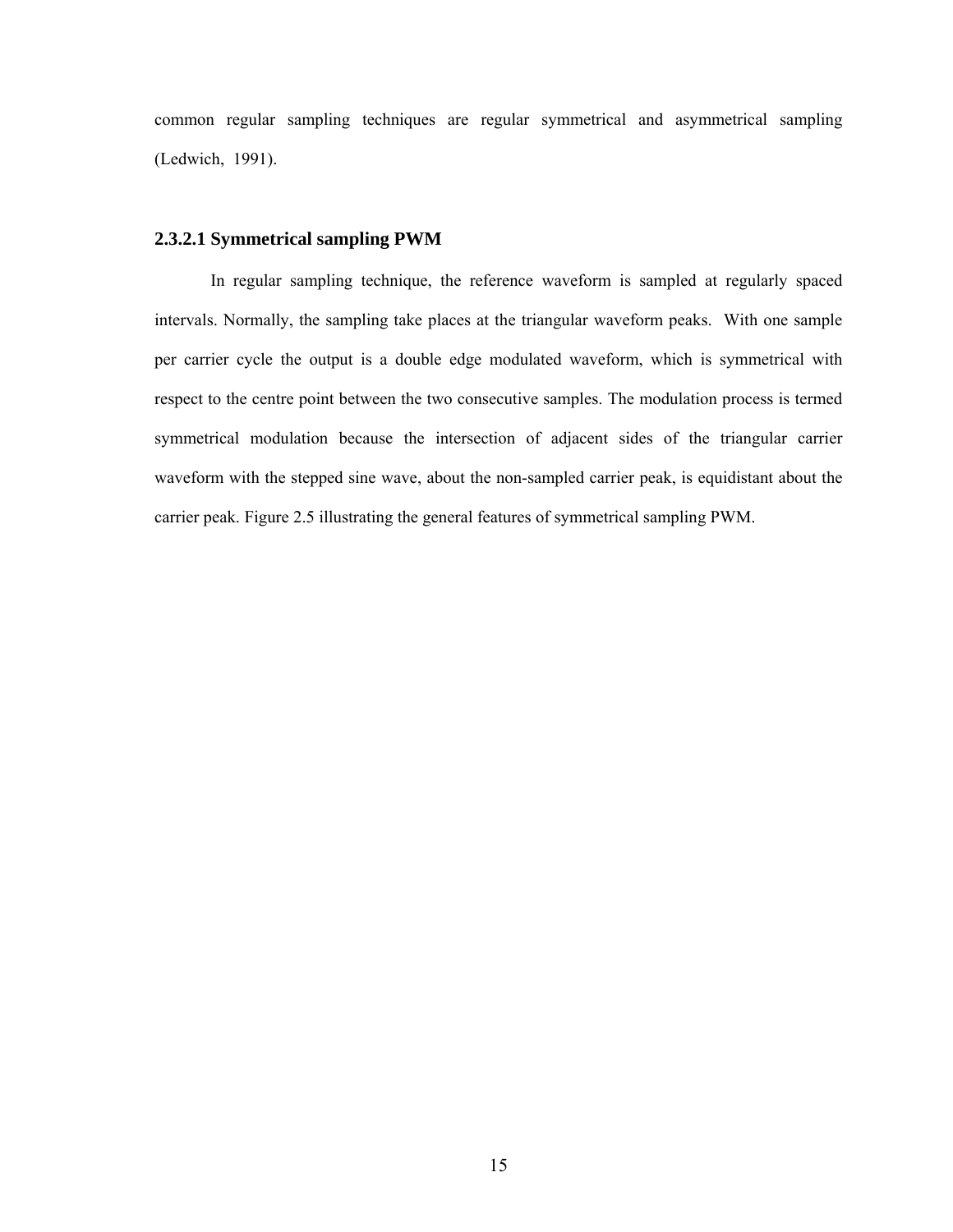

Figure 2.5 : Symmetrical regular PWM

### **2.3.2.2 Asymmetrical Sampling PWM**

The asymmetrical modulation is produced when the triangular carrier waveform is compared with a stepped sine wave produced by sampling and holding at twice the carrier frequency. Each side of the triangular carrier waveform about a sampling point, intersect the stepped waveform at different step level (DaSilva , 1992). The resultant pulse width is asymmetrical about the sampling point as illustrate in Figure 2.6 . By using this technique the dynamic response can be improve and produces less harmonic distortion of the load current.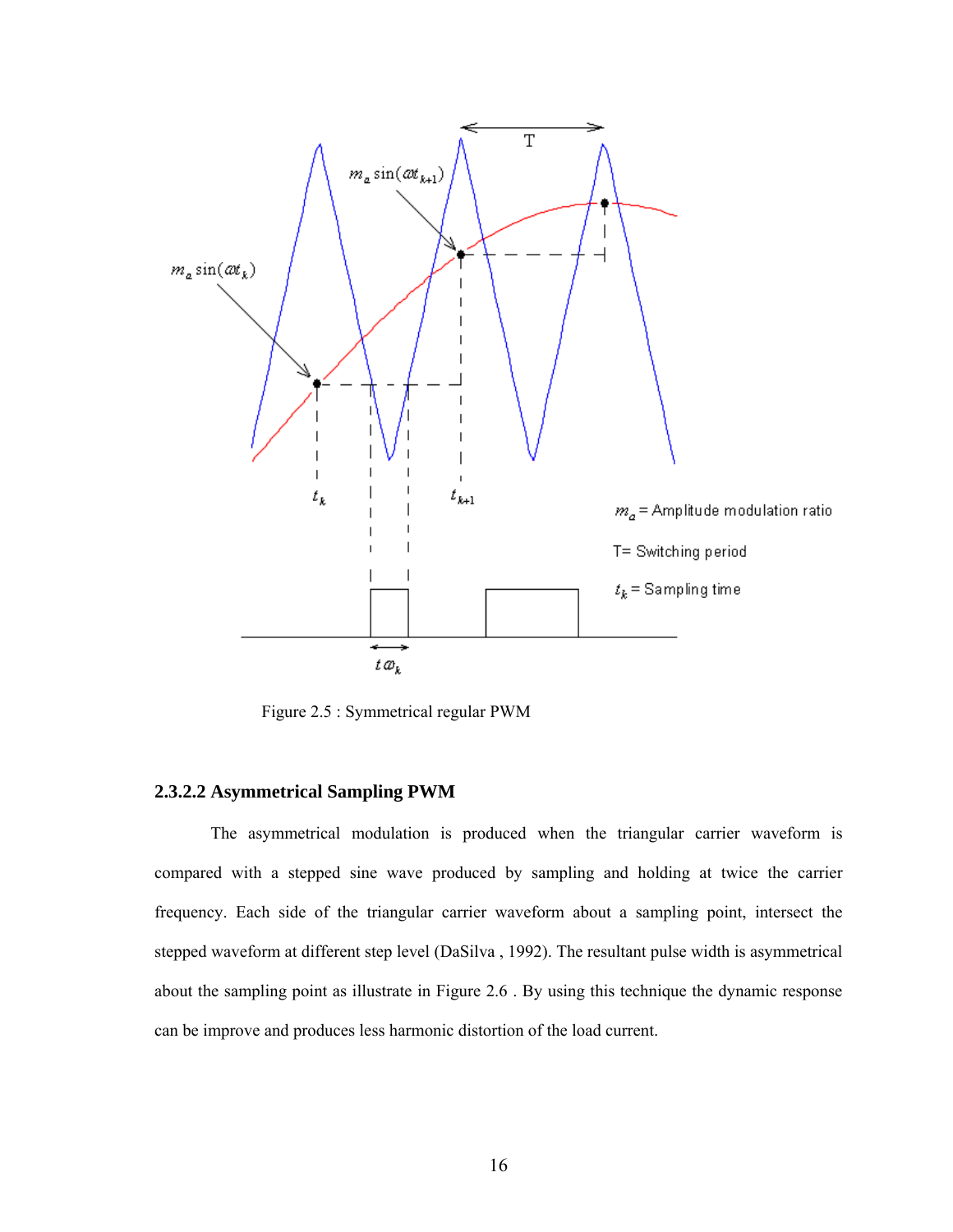

Figure 2.6: Asymmetrical regular PWM

## **2.4 PWM Switching Technique**

The PWM switching can be divided into two switching scheme which are PWM with Bipolar voltage switching and PWM with Unipolar voltage switching (Mohan, 2003) ( Daniel , 1997) ( David , 1997).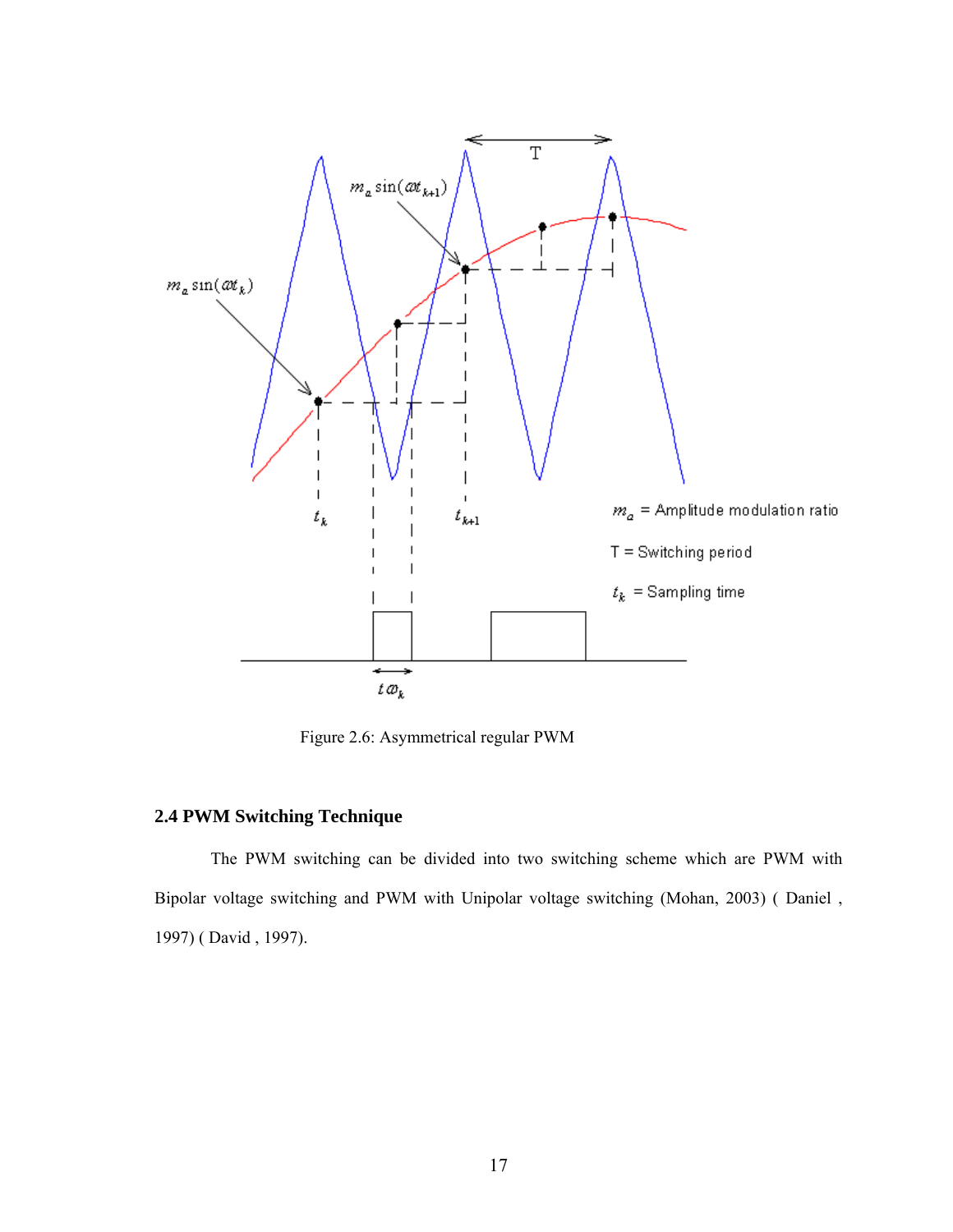#### **2.4.1 PWM with Bipolar Voltage Switching**

 The basic idea to produce PWM Bipolar voltage switching signal is shown in Figure 2.7. It comprises of a comparator used to compare between the reference voltage waveform  $V_r$ , with the triangular carrier signal  $V_c$  and produces the bipolar switching signal. If this scheme is applied to the full bridge single phase inverter as shown in Figure 2.2, all the switch S1, S2, S3 and S4 are turned on and off at the same time. The output of leg A is equal and opposite to the output of leg B. The output voltage is determined by comparing the reference signal,  $V_r$  and the triangular carrier signal,  $V_c$ .

Comparison between these two signals and the resulting output waveform are clearly illustrated in Figure 2.8.



Figure 2.7: Bipolar PWM generator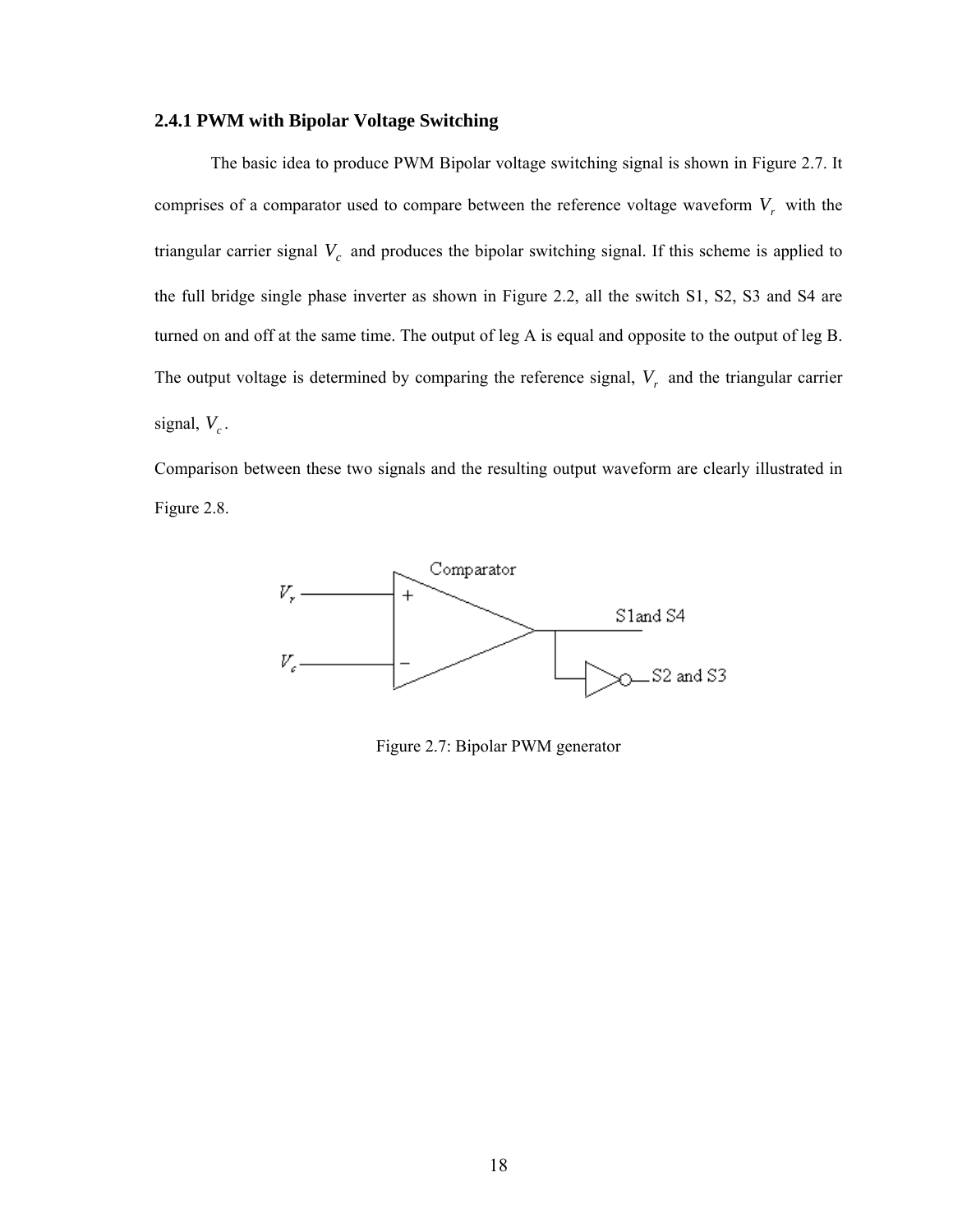

Figure 2.8: SPWM with Bipolar voltage switching (a) Comparison between reference waveform and triangular waveform (b) Gating pulses for S1 and S4 (c) Gating pulses for S2 and S3 (d) Output waveform

#### **2.4.2 PWM with Unipolar Voltage Switching**

 In this scheme, the triangular carrier waveform is compared with two reference signals which are positive and negative signal. The basic idea to produce SPWM with Unipolar voltage switching is shown in Figure 2.9. The different between the Bipolar SPWM generators is that the generator uses another comparator to compare between the inverse reference waveform −*Vr* . The process of comparing these two signals to produce the Unipolar voltage switching signal is graphically illustrated in Figure 2.10. In Unipolar voltage switching the output voltage switches between 0 and  $V_{dc}$ , or between 0 and  $-V_{dc}$ . This is in contrast to the Bipolar switching strategy in which the output swings between  $V_{dc}$  and  $-V_{dc}$ . As a result, the change in output voltage at each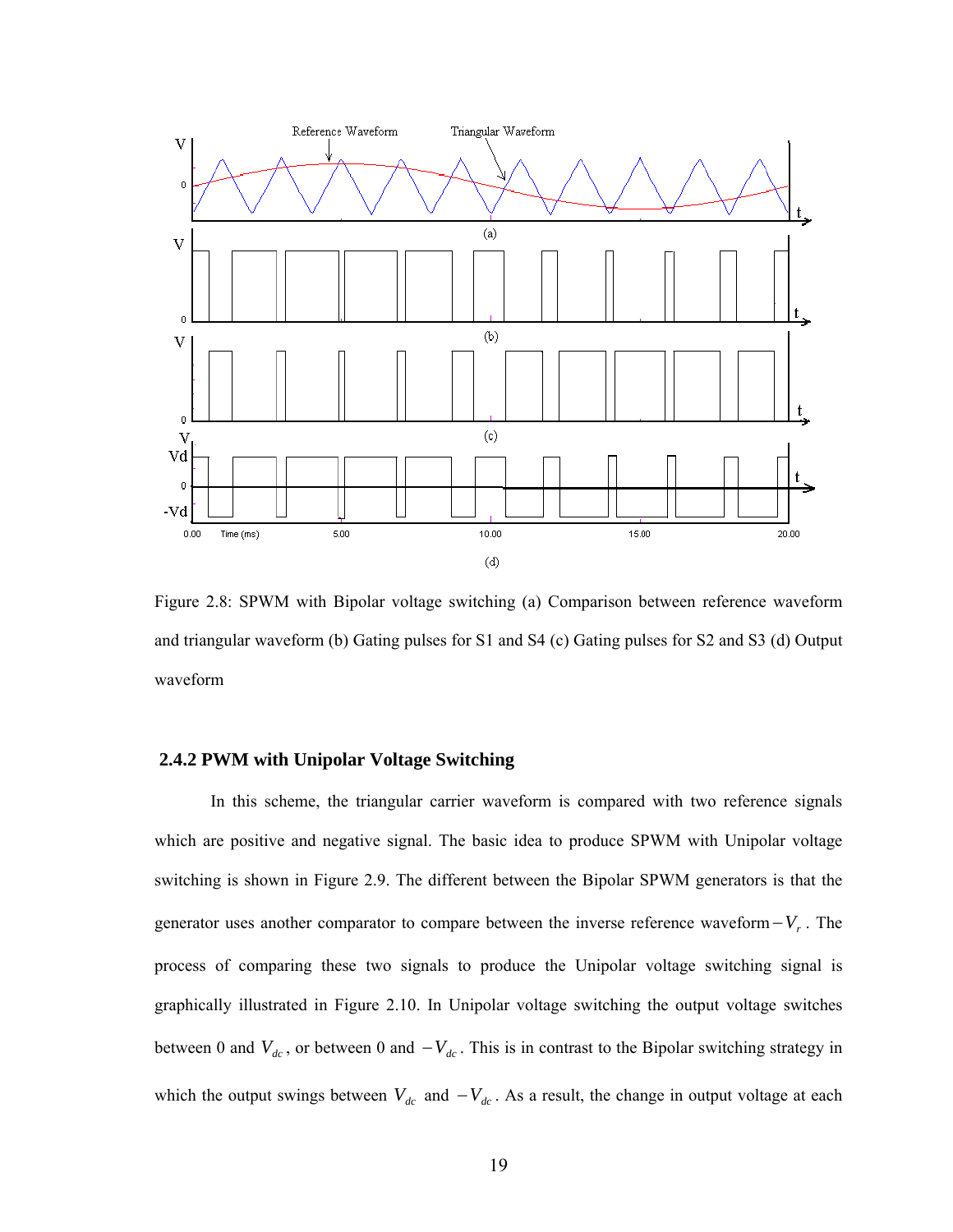switching event is halved in the Unipolar case from 2Vdc to Vdc. The effective switching frequency is seen by the load is doubled and the voltage pulse amplitude is halved. Due to this, the harmonic content of the output voltage waveform is reduced compared to Bipolar switching. In Unipolar voltage switching scheme also, the amplitude of the significant harmonics and its sidebands is much lower for all modulation indexes thus making filtering easier, and with its size being significantly smaller ( David , 1997).



Figure 2.9: Unipolar PWM generator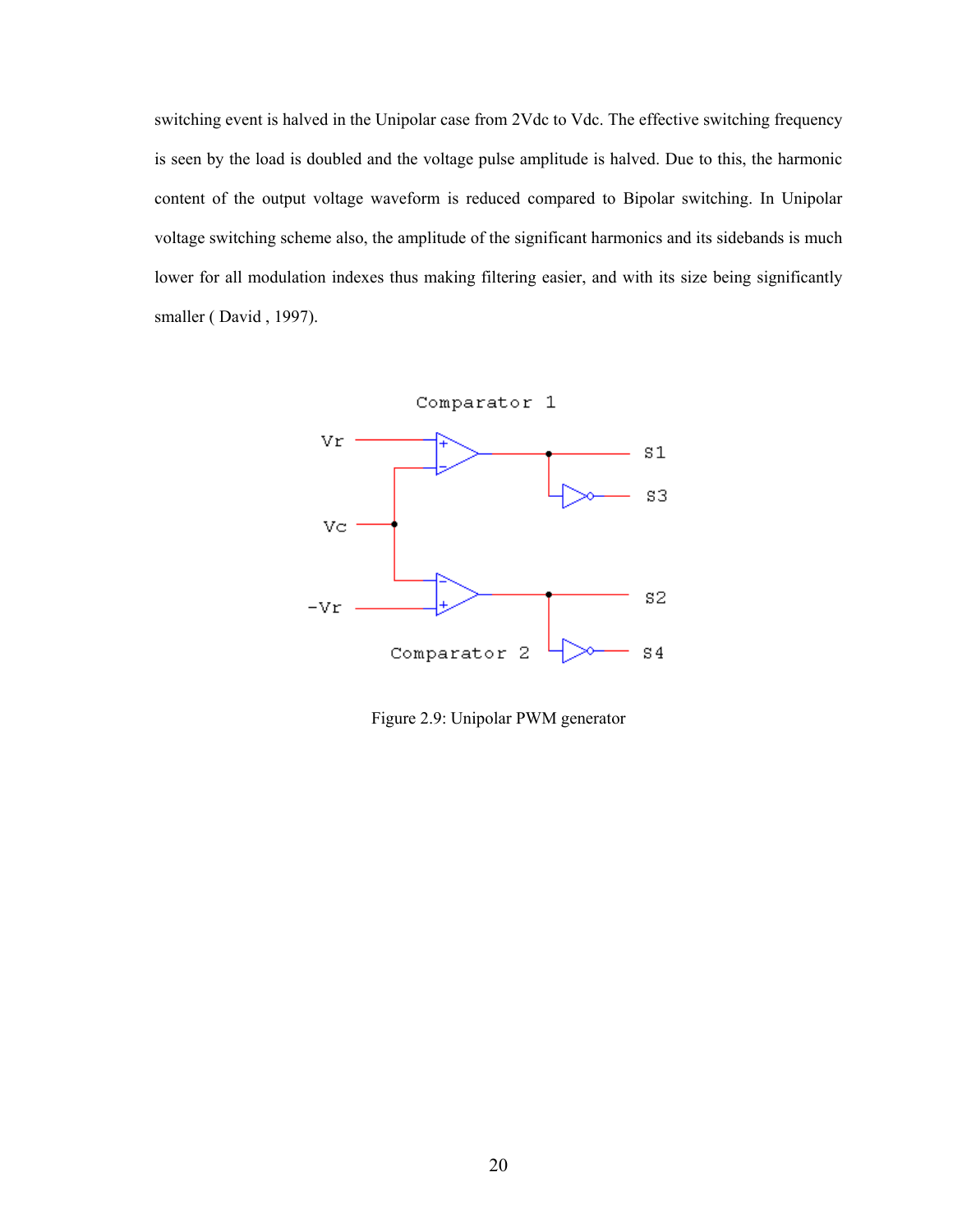

Figure 2.10: SPWM with Unipolar voltage switching (a) Comparison between reference waveform and triangular waveform (b) Gating pulses for S1 and S4 (c) Gating pulses for S2 and S3 (d) Output waveform

#### **2.5 Review of Previous Methods**

The developments of a single phase inverter growth year by year as the technologies keep changing rapidly. All electronic devices is smaller, therefore the efficiency of power supply used in electronic devices should be improved from time to time. Most of the researcher especially those are experts in single phase inverter have studied and analyzed the performance of parameter like harmonic, power losses and efficiencies of the single phase inverter. The different switching techniques and switching elements were used in single phase inverter also considered when inverters become the best power supply for converting DC power to AC power. Based on studied, PWM techniques is a common method used in single phase inverter circuit.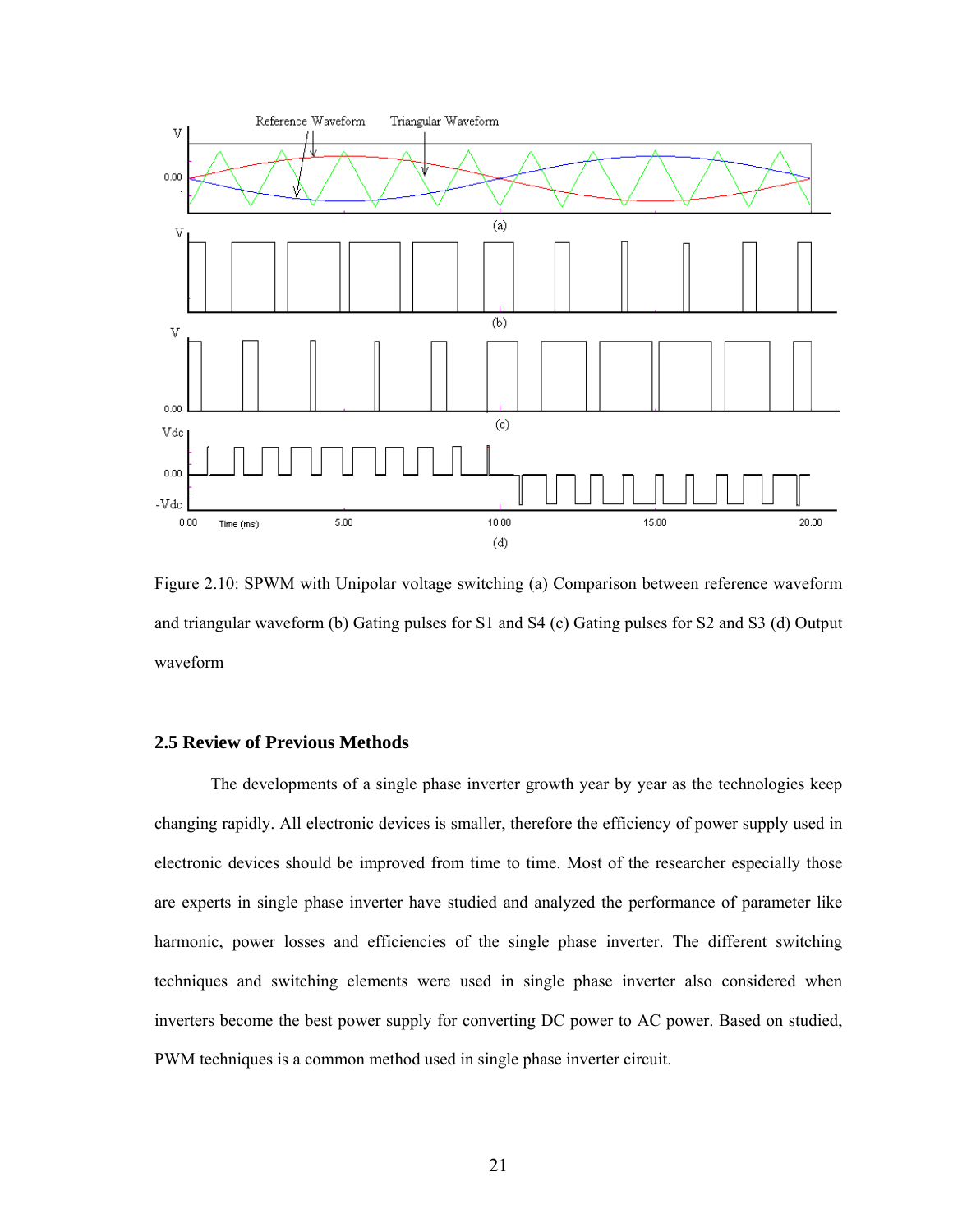Taniguchi (1988) in his paper describe PWM technique for power MOSFET inverter. PWM method can move unwanted frequency components to a higher frequency region, i.e., the sidebands of a carrier frequency. Thus the output waveform of a PWM inverter is generally improves by using a high ratio between the carrier frequency and the output fundamental frequency.

 Khanniche (1991) in his paper describe a novel switching strategy of a single phase microcontroller UPS system. The quality of the inverter output voltage waveform is dictated by the adopted switching method and the available switching devices in terms of speed and cost. One of the requirements in this application is the significant reduction in the hardware while achieving a high quality output regulated voltage. With his proposed method, only one passive component is used to obtain a pure sinusoidal voltage waveform. The method used is three level improved PWM switching techniques, where the switching angles are computed on line and in real time using the 16-bit single chip microcontroller. The results were confirmed that the inverter efficiency is 80%.

 Dimitriu (2003) in his paper described a control with microcontroller for PWM single phase inverter. The control principles for a PWM single phase inverter are using the capabilities of 80C552 microcontroller. The powerful T2 timer gives its useful feature in this application. The carrier frequency used is 5 kHz. The result has confirmed the high quality of the control based on microcontroller techniques.

 Meksarik (2005) developed a new switching strategy based on the SPWM technique combines with low frequency 50 Hz signal. The results were confirmed that the inverter could produce voltage and current waveform purely sinusoidal with THD less than 3%. The switching losses have been significantly reduced and the efficiency has been achieved up to 90%.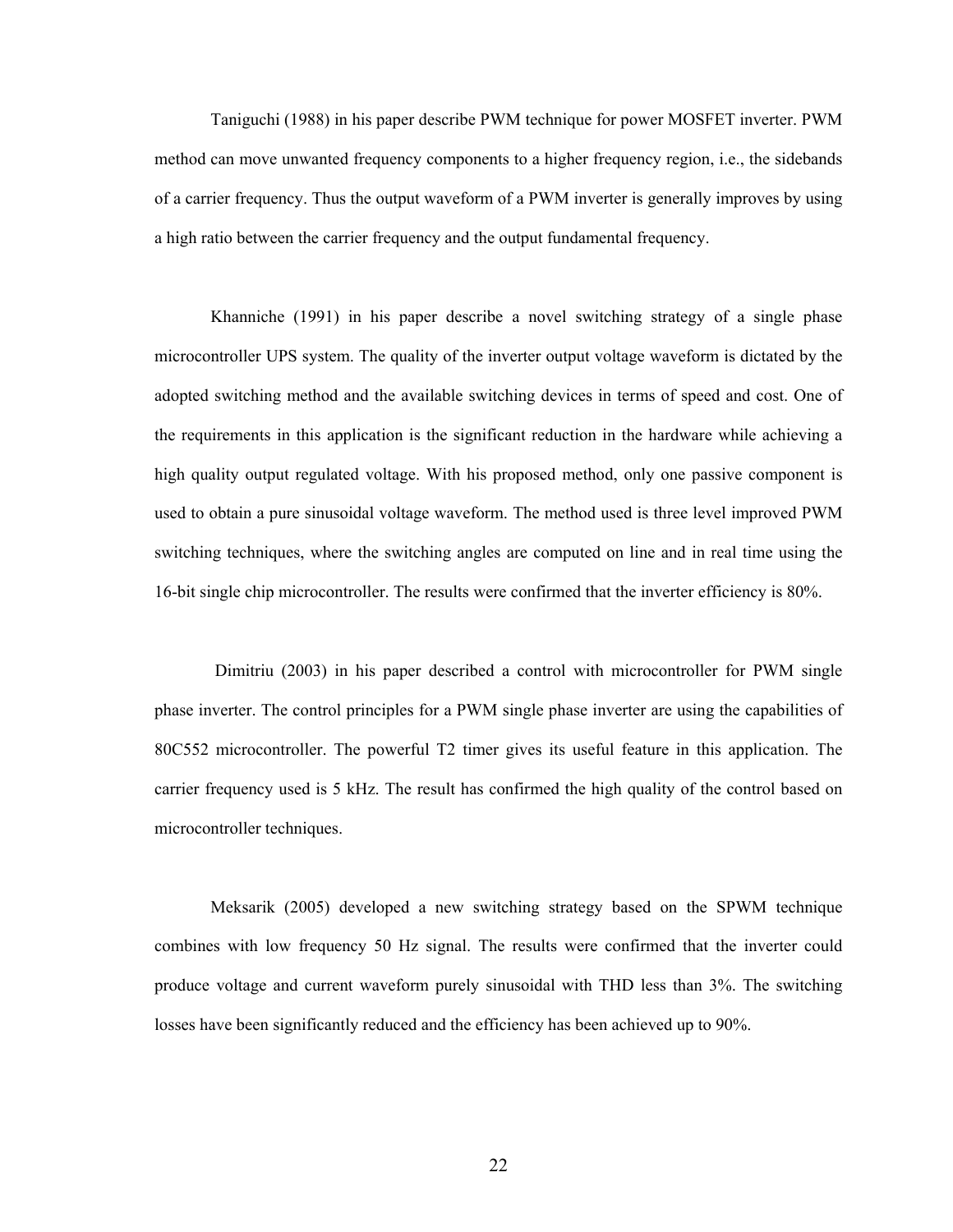#### **2.6 Summary**

 General discussion on the inverter operation and its switching scheme has been made throughout this chapter. Natural sampling and regular sampling is two PWM switching scheme. Nowadays regular sampling PWM is the popular technique to be implemented in digital technique. SPWM with Unipolar voltage switching scheme has better harmonic profile compare to Bipolar voltage switching. Because of that, SPWM with Unipolar voltage switching will use as a switching scheme for the single phase inverter.